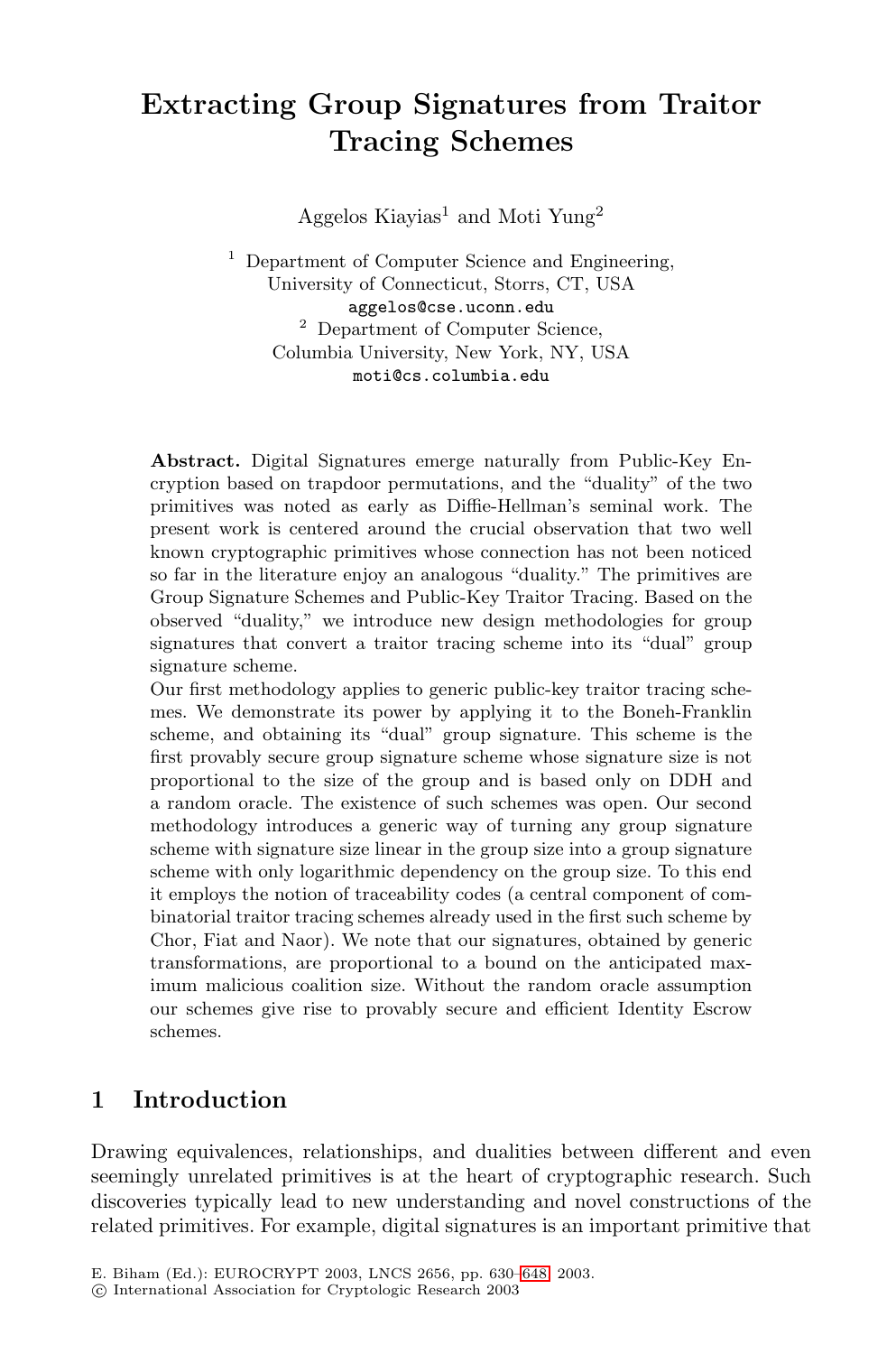is naturally implied by the existence of trapdoor-permutation-based public-key encryption (by associating decryption with signing operation and encryption with verification). This (by now obvious) "duality" (i.e., analogy which allows translation of one scheme to the other) was noted by Diffie and Hellman in their seminal work [\[DH76\]](#page-16-0). In this work we look at two primitives whose relationships have not been yet noted in the literature and they are seemingly unrelated (and perhaps somewhat antagonistic): Group Signatures, which is essentially an anonymity management system, and Traitor Tracing, which is a broadcast encryption system for identifying pirates within digital rights management systems. We make the observation that group signature schemes and public-key traitor tracing schemes are "dual" in similar ways to the above mentioned "duality" between regular digital signatures and public-key encryption. This new outlook leads to new design methodologies for group signatures that allow us to answer an open question in the area and build the first provably secure group signature scheme whose size is independent of the size of the group (it depends though on other parameters of the system) and its security is based only on the Decisional Diffie-Hellman assumption (DDH) and a random oracle.

Group signatures were introduced in [\[CH91\]](#page-16-0). In such a scheme, a member of a group of users is able to sign messages so that it is not possible to distinguish which member has actually signed. Nevertheless, in the case of a dispute or other extraordinary occasion, the group manager is capable of "opening" the signature and revealing the identity of the group member who has signed. Group signature schemes constitute a very useful primitive in many settings. Additionally, group signature schemes have applications in the context of identity escrow [\[KP98\]](#page-17-0). Numerous works improved several aspects of group signatures [\[CP95,](#page-16-0)[Pet97](#page-17-0)[,CS97,](#page-16-0) [Cam97,AT99,ACJT00,CL01\]](#page-15-0), with the current state of the art represented by the very elegant scheme of [\[ACJT00\]](#page-15-0).

Group signatures can be categorized into two main classes: those that have signature size linear in the group size (where size is defined in terms of number of encrypted elements) and are based on traditional or generic assumptions, e.g., the scheme of [\[Cam97\]](#page-15-0) that is based on the DDH, and those that have constant signature size (as a function of the group size) and are based on "more specialized" assumptions, e.g., the scheme of Ateniese et al. [\[ACJT00\]](#page-15-0) that is based on the strong-RSA assumption as well as the DDH over a group of unknown order. The specialized assumption (combining strong-RSA and DDH) is elegant and ingenious in the way it naturally allows many independent keys based on the same composite modulus. We remark that all these schemes are proved secure in the random-oracle model (their interactive versions however constitute "identity escrow" schemes without the need of a random oracle assumption). Even though, from a signature-size point of view the scheme of Ateniese et al. is optimal (and our goal is not to improve on that achievement), there are still important questions regarding the understanding and design of group signature schemes, specifically the following: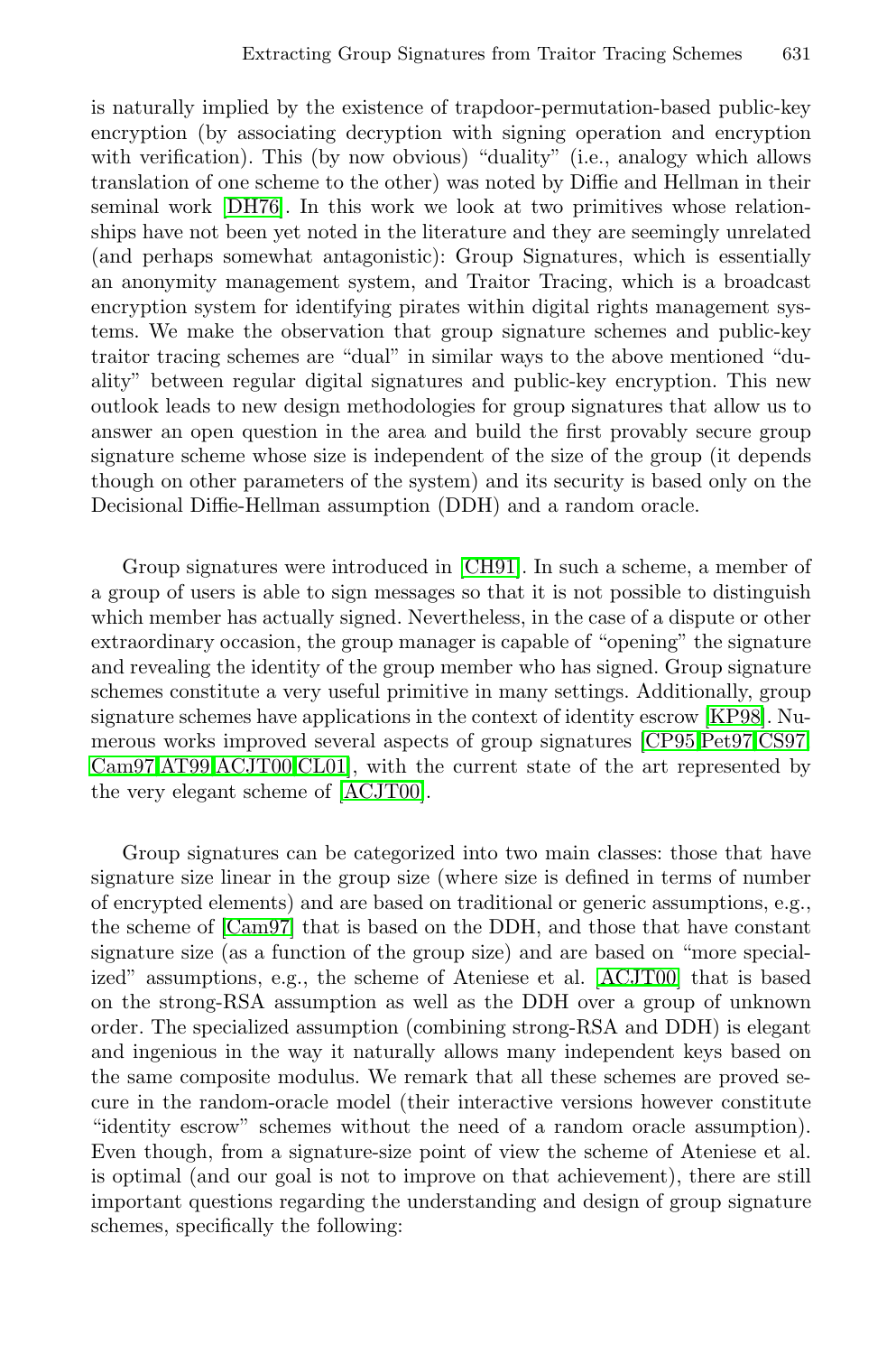*Question.* Is it possible to construct a group signature scheme with signature size smaller than the size of the group whose security is based on the DDH over a prime order group?

We believe that the above question has also significant relevance to practice. This is so, since an approach based only on DDH would permit an efficient Elliptic-Curve based group signature; something not possible using the current state-of-the-art constant-size signature scheme.

A main algebraic hurdle towards achieving a positive answer to the above question, and one of the reasons why the existing research resorted to novel intractability assumptions is that "traditional assumptions" (such as the DDH), unlike the combined Strong RSA DDH assumption as noted above, do not possess an inherent property which allows, based on a common group manager key, the establishment of a compact multi-user keying scheme, where keys of different users are independent in some sense.

In this work, we answer the above question in the affirmative, by employing novel design methodologies for constructing group signatures that are based on the "duality" that we have observed between this primitive and the primitive of traitor tracing. Note that the signature size obtained using our first methodology is  $O(w^{1+\epsilon}k)$  where w is a cryptographic security parameter, k is a bound on the anticipated maximum malicious coalition size and  $\epsilon$  depends on the length of the non-interactive zero-knowledge string. This reduces the signature size to be linearly dependent only on the anticipated malicious coalition size which is typically much smaller than the size of the entire group's size (recall that the scheme of  $[ACJTO0]$  has a signature of size  $\mathcal{O}(w)$  where w is a security parameter related to the Strong-RSA problem; this size is optimal up to a constant multiplicative factor).

Traitor-Tracing, introduced by Chor, Fiat and Naor in [\[CFN94\]](#page-16-0) is based on a "multicast encryption scheme" where a sender can distribute encrypted messages to a group of users. Each user decrypts a ciphertext to get the same message. Users may sell their keys or share them with pirates. In order to deter this practice, traitor tracing enables an authority to trace the identities of users whose keys were used by a pirate decoder (such users are called traitors). A publickey traitor tracing scheme allows the encryption to be done by any interested third party (e.g., any pay-T.V. station) using a public-key issued by the authority. Public-key traitor tracing schemes were presented in [\[KD98,](#page-17-0)[BF99,](#page-15-0)[NP00,](#page-17-0) [KY02a\]](#page-17-0). Other works that further enhanced the understanding of traitor tracing schemes are [\[SW98a](#page-17-0)[,SW98b](#page-18-0)[,NP98](#page-17-0)[,FT99,GSY99](#page-16-0)[,SW00,](#page-17-0)[CFNP00,GSW00,KY01,](#page-16-0) [NNL01\]](#page-17-0), [\[DF02,DF03\]](#page-16-0). The "asymmetric" setting where the authority needs to provide a non-repudiable proof of the involvement of a user in piracy was considered in [\[Pfi96](#page-17-0)[,WHI01](#page-18-0)[,KY02b\]](#page-17-0). Essentially, in viewing the schemes in the literature, we can distinguish two families: combinatorial (following that of [\[CFN94\]](#page-16-0)) and algebraic (following that of [\[KD98](#page-17-0)[,BF99\]](#page-15-0)).

The "duality" (i.e., analogy) we observed between public-key traitor tracing and group signatures is present in several levels (a graphical demonstration of the analogy is given in figure [1\)](#page-3-0):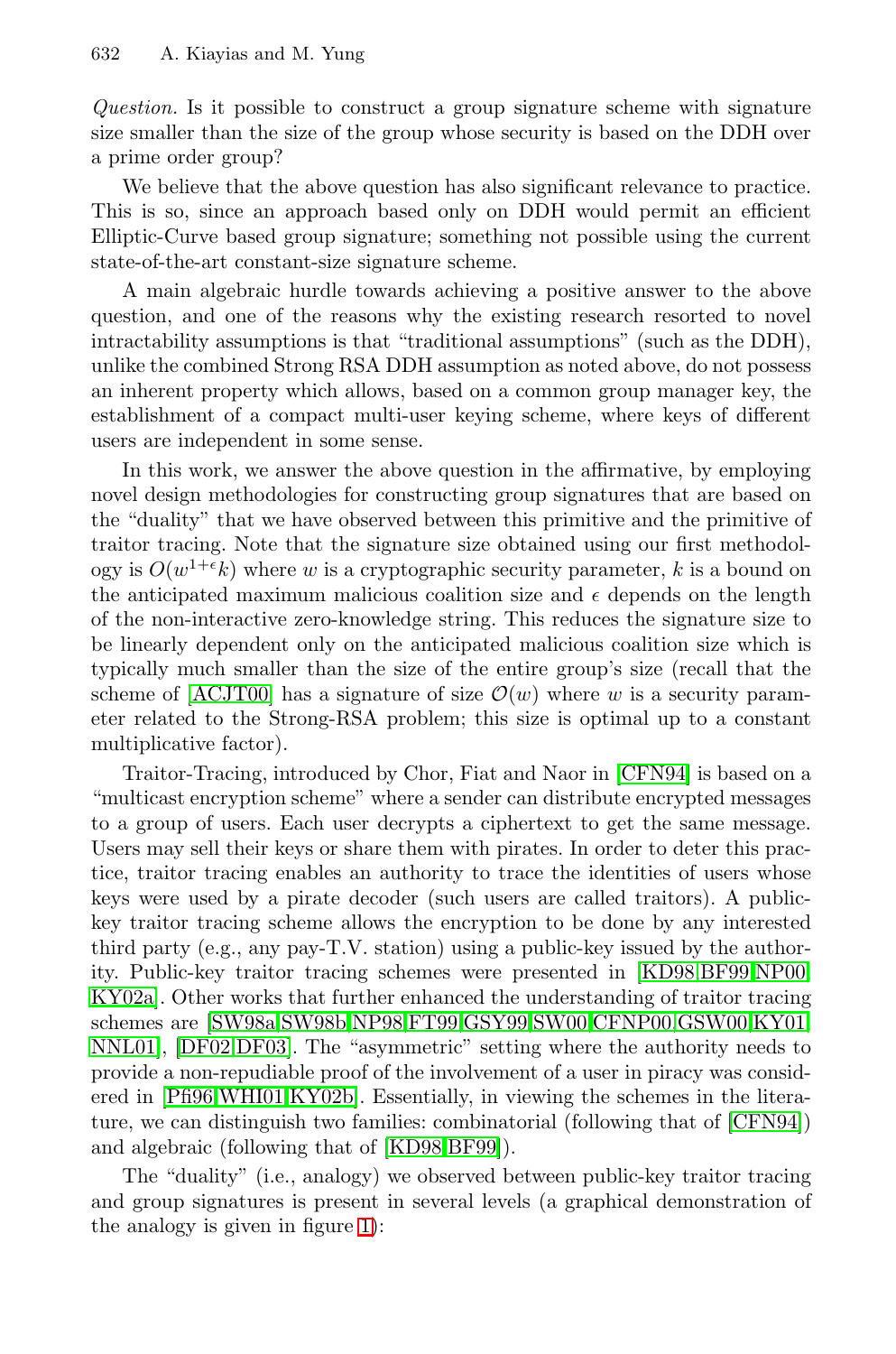- <span id="page-3-0"></span>**–** In both primitives there is an underlying structure of a single public-key (used for encryption or verification, respectively) that corresponds to many different secret-keys (used for decryption or signing, respectively).
- **–** In both primitives an authority should be able to reveal the identity of the decrypting/signing entity (traitor tracing or "opening the signature," respectively). Note that in traitor tracing schemes, a bound on the number of collaborating traitors is imposed, thus we deal with group signatures with similarly bounded coalitions.
- **–** In both primitives it is desirable that the authority (when not trusted) should not be able to frame a user of being a traitor or of producing a signature that it did not sign, respectively.
- **–** Both primitives share common efficiency measures: how large are the publickey size, the secret-key size and the ciphertext/signature-size as a function of the group size.

We note that the individual primitives possess additional specialized (enhanced) properties which are not directly comparable. For example, "black-box tracing" in traitor tracing schemes (which is a stronger notion than the notion of "tracing" which by itself is analogous to "opening" in group signature schemes).



**Fig. 1.** Schematic Representation of the "Duality" of the two Primitives.

Our results, which exploit the observed "duality," are as follows:

- 1. First we introduce the new design methodology (Methodology 1) for extracting a group signature from a given public-key traitor tracing scheme.
- 2. Second, we provide a formal security model for group signatures based on an adversary model, and we apply methodology 1 to the scheme of Boneh-Franklin [\[BF99\]](#page-15-0) to obtain the corresponding "dual" group signature (or identity escrow) scheme whose properties and assumptions have been discussed above. We discuss the generality of the approach and how to use the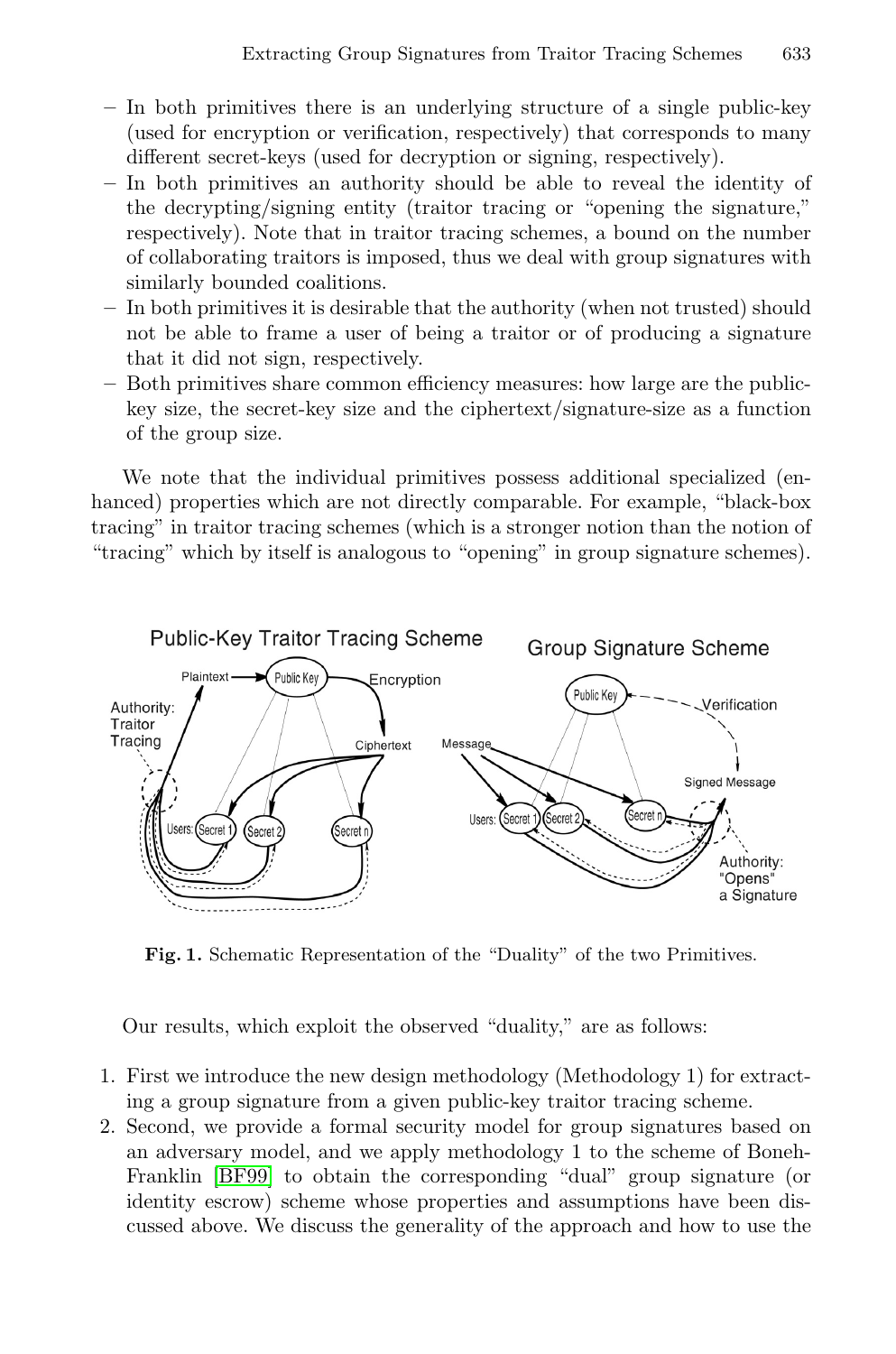<span id="page-4-0"></span>methodology with other schemes to get group signatures with enhanced sets of properties.

3. Finally, we present Methodology 2, which is a generic transformation of a group signature scheme with signature/key size linear in the size of the group to one with merely polylog dependency assuming polylog bound on collaborating traitors. (Again, using this generic method, our goal is not to compete with the most efficient schemes available, in terms of signature size). The methodology employs Traceability Codes, the fundamental combinatorial construct that is central in the construction of many traitor tracing schemes. Again, opening a signature is achieved by employing the traceability property.

## **2 The Group Signature Model**

A group signature scheme is made of five procedures (Setup, Join, Sign, Verify, Open) that are executed by the active participants of the system, which are:  $(1)$ the Group Manager (GM), and (2) the users.

Setup (invoked by the GM), is the initialization of the group signature system. For a given security parameter  $w$ , this p.p.t. TM (probabilistic polynomial-time Turing Machine) produces a publicly-known string pk (the "public-key" of the system) and some private string sk to be used for user key generation.

Join (a protocol between the GM and the user that introduces the user to the system). The GM employs the private key sk in the course of the protocol, and the user obtains the private key  $sk_{\mathcal{U}}$  that is needed in order to issue valid digital signatures.

Sign (invoked by the user). A p.p.t. TM that given the private key  $sk_{\mathcal{U}}$  of a user and a message, generates a signature on the given message.

Verify (invoked by any recipient). A deterministic polynomial-time TM that verifies the validity of a signature generated by Sign, given the public-key information pk.

Open (invoked by the GM) A p.p.t. TM that given a signature, and the internal key-generation string sk and all transcripts of the Join protocols, outputs the identity of the signer  $U$ .

**Definition 1. (Correctness for group signature schemes)** *A group signature scheme with security parameter* w *is* **correct** *if the following two conditions are satisfied (with overwhelming probability in* w*):*

- (1) **Sign-Correctness:** *Suppose*  $U$  *is a user of the system that obtained*  $sk_{U}$ *from the* Join *protocol. Then it should hold that for all* M*,* Verify(M, pk,  $Sign_{\mathcal{U}}(M)) =$  true.
- *(2)* **Open-Correctness:** *Suppose* U *is a user of the system that obtained*  $sk_{\mathcal{U}}$  *from the Join protocol. Then it should that for all M, if* Verify $(M, pk,$  $Sign_{\mathcal{U}}(M)) =$  true *then* Open(sk,  $Sign_{\mathcal{U}}(M)) = \mathcal{U}$ .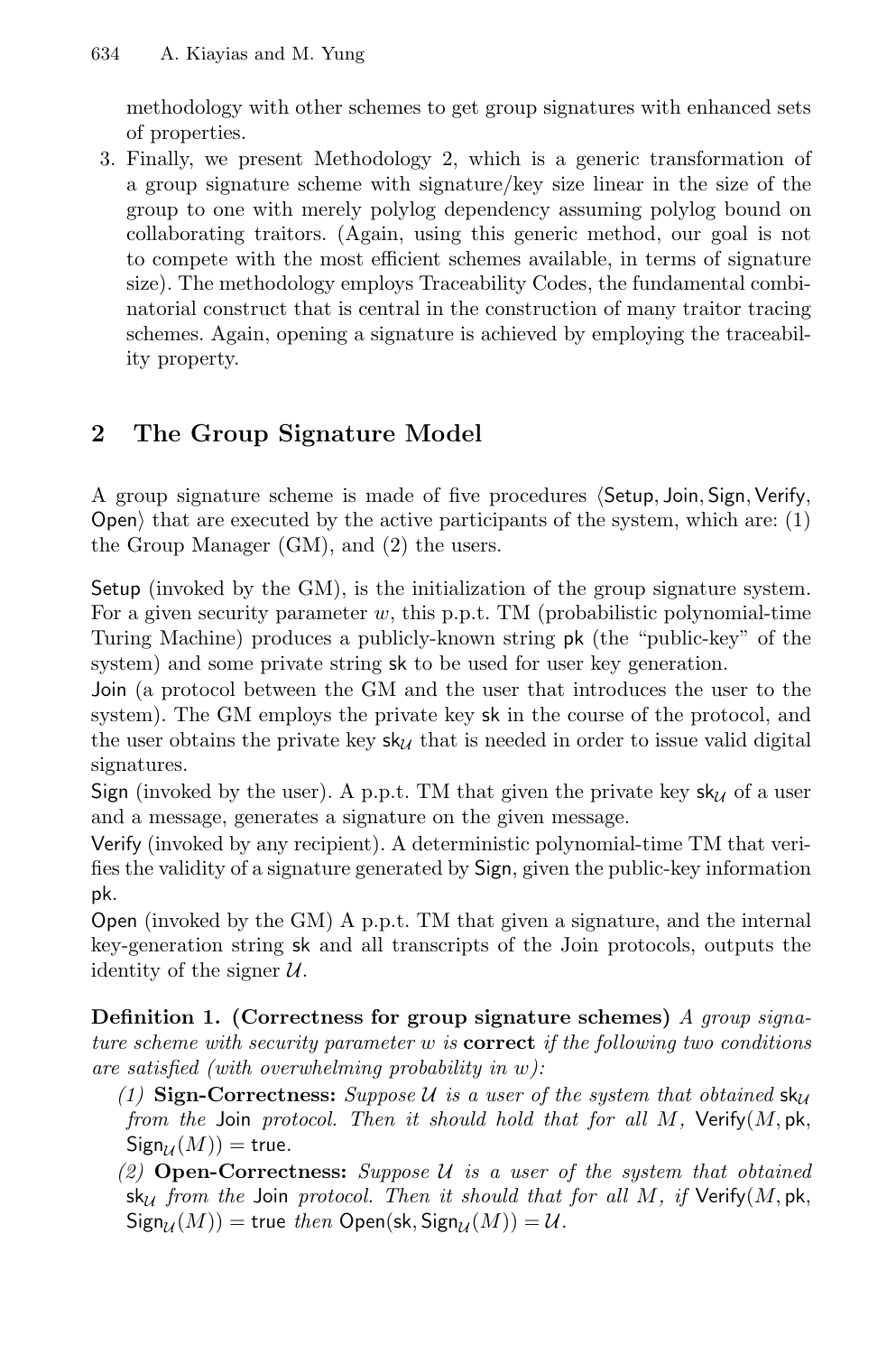#### <span id="page-5-0"></span>**2.1 Security**

In this section we give the formal specifications for a secure group signature. This has some interest in its own right since in most of the previous work on group signatures such formal security model is omitted. An exception is [\[CL01\]](#page-15-0), where an "ideal world" security model is introduced and employed. In the present work we opt for a direct model where an adversary is postulated by its capabilities and goals.

In particular, we will employ a signature adversarial model that is stronger than the one typically employed in the context of digital signatures, which we call an "adaptive chosen message attacker with user-selection capability": i.e., an adversary prior to launching an attack against a certain security property is allowed to obtain signatures of messages of his choice from group members *he also selects* (note that for the purpose of the security definition, we assume that the set of group members is publicly known and identifiable). Further, we allow this to be done in an *adaptive* manner. User selection capability is more appropriate in the formulation of security in the context of group signatures since, in reality, an adversary might be capable of actually obtaining some signatures from group members he knows. An interesting feature of this formulation is the following: against an adversary with user selection capability the notions of anonymity (hardness of extracting the identity of a signer) and unlinkability (hardness of linking signatures of the same signer) collapse.

**Definition 2. (Secure group signature scheme)** *A group signature scheme with security parameter* w *is* **secure***, if it satisfies the following conditions:*

- *(1)* **Unforgeability:** *Let* M *be a p.p.t. TM that given the public-key* pk *of the system is allowed to adaptively select tuples of the form*  $\langle U, M \rangle$  and *obtain* sign<sub> $U(M)$ </sub>. We say that a group signature scheme is unforgeable (under *adaptive chosen message attacks with user selection) if the probability that* M outputs a tuple  $\langle M, s \rangle$  such that  $\mathsf{Verify}(M, \mathsf{pk}, s) = \mathsf{true}$  is negligible in w.
- (2) **Anonymity/Unlinkability:** Let  $M$  be a p.p.t. TM that given the public*key* pk *of the system is allowed to adaptively select tuples of the form*  $\langle U, M \rangle$ and obtain the corresponding signature  $\text{sign}_{\mathcal{U}_t}(M)$ ; additionally, M is al*lowed to invoke the Join procedure a certain number of times* k *to introduce new users in the system; let*  $U_1, U_2$  *be two users of the system which were not introduced by the adversary; finally,* M *is required to submit a final message* M and receive  $\text{sign}_{\mathcal{U}_k}(M)$  where  $b \in_U \{1,2\}$ . We say that a group-signature *scheme satisfies anonymity/unlinkability (under adaptive chosen message attacks with user selection) if the success probability of* M *in predicting* b *differs from* 1/2 *by a fraction that is at most negligible in* w*.*
- *(3)* **Coalition-Resistance/Traceability:** *Let* M *be a p.p.t. TM that given the public-key* pk *of the system it is allowed to invoke the* Join *procedure a number of times* k to introduce the users  $\mathcal{U}_1, \ldots, \mathcal{U}_k$  in the system. Additionally M is allowed to submit tuples of the form  $\langle U, M \rangle$ , and obtain the corre $sponding$  sign<sub>1</sub> $(M)$ *. We say that a group signature scheme satisfies coalitionresistance/traceability if the probability that*  $M$  *outputs a tuple*  $\langle M, s \rangle$  with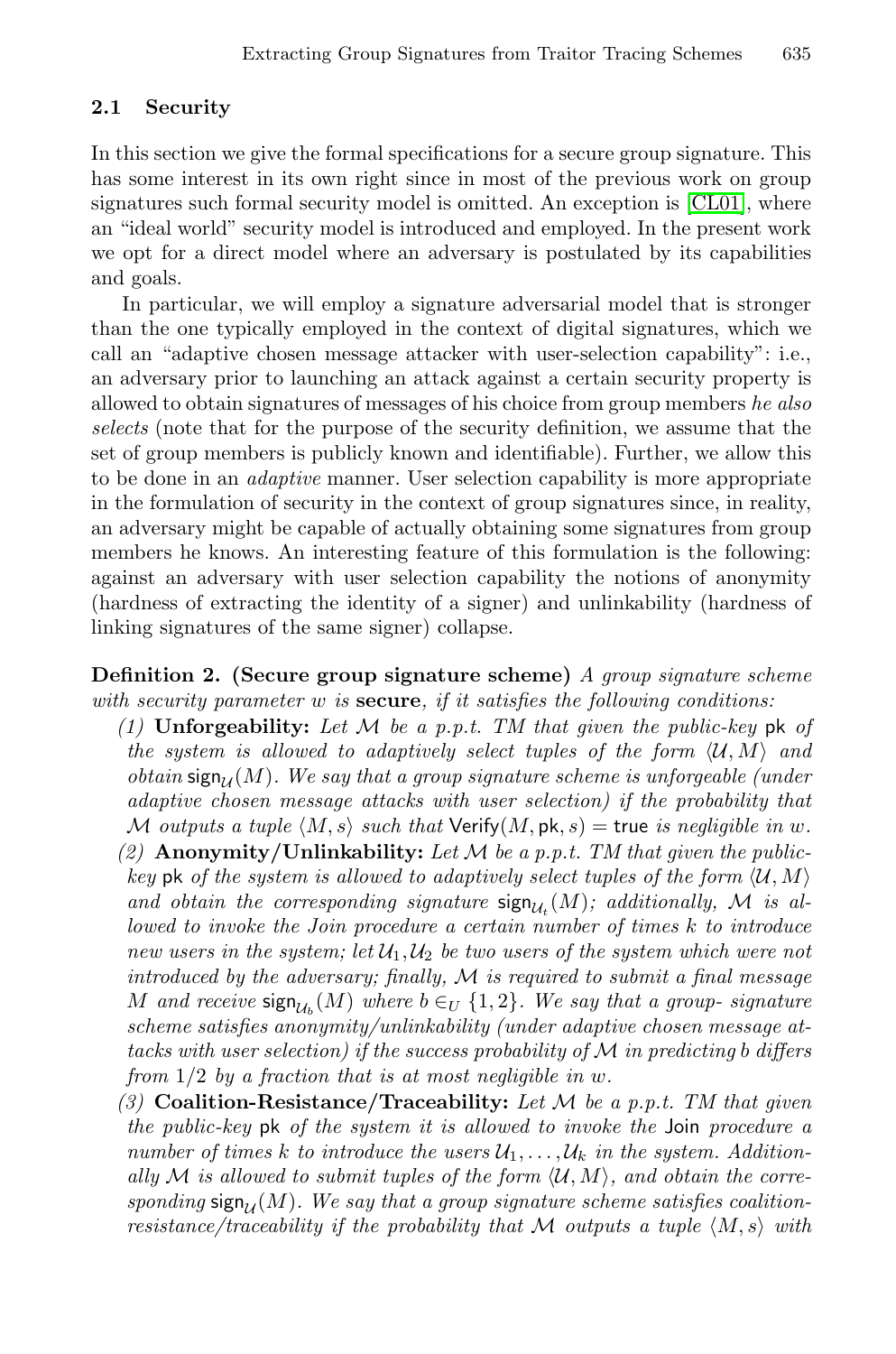*the property*  $Verify(M, pk, s) = true$  and  $Open(sk, s) \notin \{U_1, \ldots, U_k\}$  is negli*gible in* w*.*

We remark that in the above formulation the GM is trusted. When this is not the case, an additional property needs to be satisfied that is called "exculpability", see section [4.6.](#page-11-0) In the exculpability setting it is of interest to strengthen the Open procedure to also provide a *proof* of correct opening.

## **3 Methodology #1: Group Signatures from Public-Key Traitor-Tracing Schemes**

### **3.1 Description of a Public-Key Traitor Tracing Scheme**

A PK-traitor-tracing scheme involves three types of participants: the authority, the users of the system, and the senders that utilize the public encryption function to transmit encrypted messages to the users. The authority is responsible for initializing the system and distributing the decryption keys, and then the users of the system are capable of inverting ciphertexts that are encrypted under the public-key of the group. The scheme is comprised of five basic procedures. To serve the purpose of our work, we formalize them below so that they are as close as possible to the group signature definition.

Setup (invoked by the authority) is the initialization of the system. For a given security parameter  $w$ , this p.p.t. TM produces a publicly-known string  $pk$  (the "public-key" of the system) and some internal string sk to be used for user key generation.

Join (a protocol between the authority and the user that introduces the user to the system). The authority employs the private key sk in the course of the protocol, and the user obtains the private key  $sk_{\mathcal{U}}$  that will be employed for decryption.

Encrypt (invoked by the sender). A p.p.t. TM that given a message M and the public-key pk, produces an encryption of M.

Decrypt (invoked by the user). A deterministic TM that given the private key  $sk_{\mathcal{U}}$  of a user and some ciphertext, returns the corresponding plaintext.

Tracing. An algorithm that given the contents of a pirate-decoder and secret-key information sk, returns a set of identities. (It is used by the authority to reveal identities of users that participated in the construction of the decoder by leaking their keys.)

It is also desirable to support *Revocation*/*Suspension* where the authority is able to toggle a user's capability to decrypt messages in an efficient way, and *Black-Box Traitor Tracing* which suggests that the traitor tracing procedure can be executed with merely black-box access to the pirate-decoder.

### **3.2 Design Methodologies for Group Signature Schemes**

In the literature we can identify two basic design methodologies for group signature schemes. In the first one, introduced by Chaum and van Heyst in [\[CH91\]](#page-16-0),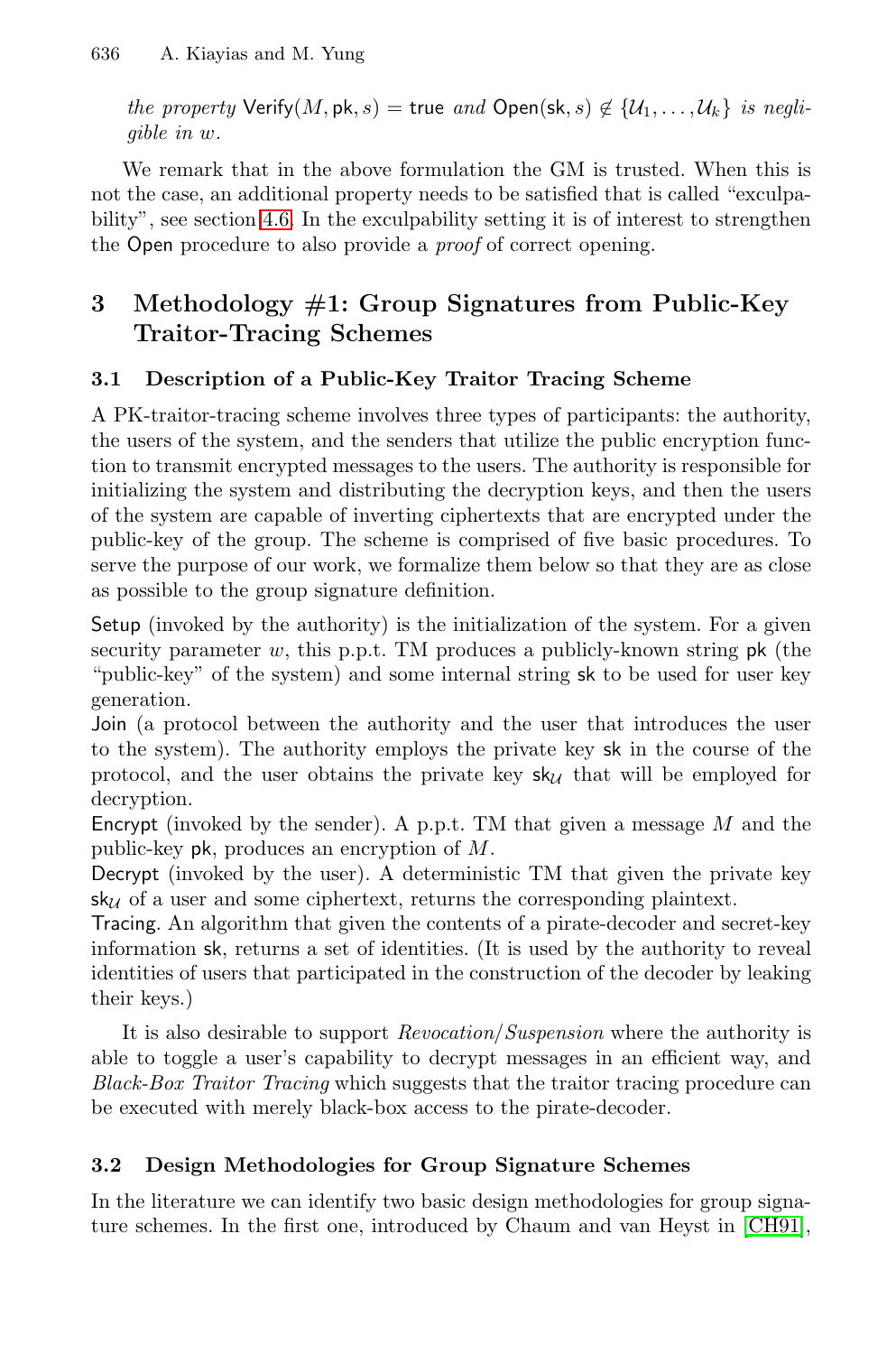each user's signature is essentially a proof of knowledge of a public commitment. Schemes in this category, typically designed using OR-proofs (e.g., [\[Cam97\]](#page-15-0)) produce signatures whose size is linear in the number of participants.

The second design methodology, put forth by Camenisch and Stadler [\[CS97\]](#page-16-0), is based on two "layers" of regular signature schemes. It has the potential of allowing constant key-sizes (that are independent of the size of the group) and constant signature sizes. In this approach each signature is essentially a semantically secure encryption of a valid certificate that is issued to the user by the GM. The shortcoming of the approach is that one has to devise an efficient way of proving that the ciphertext actually contains a valid certificate. It is possible of course to employ generic zero-knowledge proofs but these are not suitable for a practical implementation (in this case we merely have a plausibility argument). Camenisch and Stadler [\[CS97\]](#page-16-0) discussed this issue and described a specific efficient instantiation of the above model that employed several intractability assumptions (some customized to their design). Subsequent work on group signatures [\[CM99,ACJT00\]](#page-15-0) was based on the same design principle, and employed the Strong-RSA assumption as well as the DDH over a group of unknown oder to prove security. At present it is not known, and in fact seems quite unlikely, that it is possible to employ this design methodology to produce an efficient group-signature with security based on a cryptographic assumption such as the DDH (or the regular RSA assumption).

#### **3.3 The New Design Methodology Based on PK-Traitor Tracing**

Our new design methodology can be summarized by the following crucial observation: Given a public-key traitor tracing scheme comprised of the procedures (Setup, Join, Encrypt, Decrypt, Tracing) we design a group signature scheme  $\langle$  Setup, Join, Sign, Verify, Open $\rangle$  as follows: we keep the procedures Setup and Join identical to the case of the pk-traitor tracing scheme. Let pk be the public-key information of the scheme as generated by the Setup procedure. Now we need to translate the property of "the ability to trace a box" into an "ability to open a signature" and in some sense lift the key from the user's box into the signature. To this end, assume that we can construct a variant of *non-interactive proof of knowledge* PK that given a secret key of a user  $sk_{\mathcal{U}}$  shows: (i) the prover is capable of inverting the public-key pk; (ii) the key  $sk_{\mathcal{U}}$  that is used in the proof is recoverable by the GM from the transcript.

Observe that property (i) is the standard method that is used to transform public-key encryption into a digital signature. Property (ii) is intrinsic to the setting of group signatures: it convinces the verifier that the prover has embedded sufficient information into the signature so that the GM will be able to recover the key used by the signer. Now observe that the Open procedure for the derived group signature scheme is implemented by employing the traitor tracing algorithm Tracing on the recovered key from a signature.

We will call the derived group signature, the "dual" of the public-key traitor tracing scheme. We remark that the derived group signature will inherit the same collusion-resistance/traceability of the parent public-key traitor tracing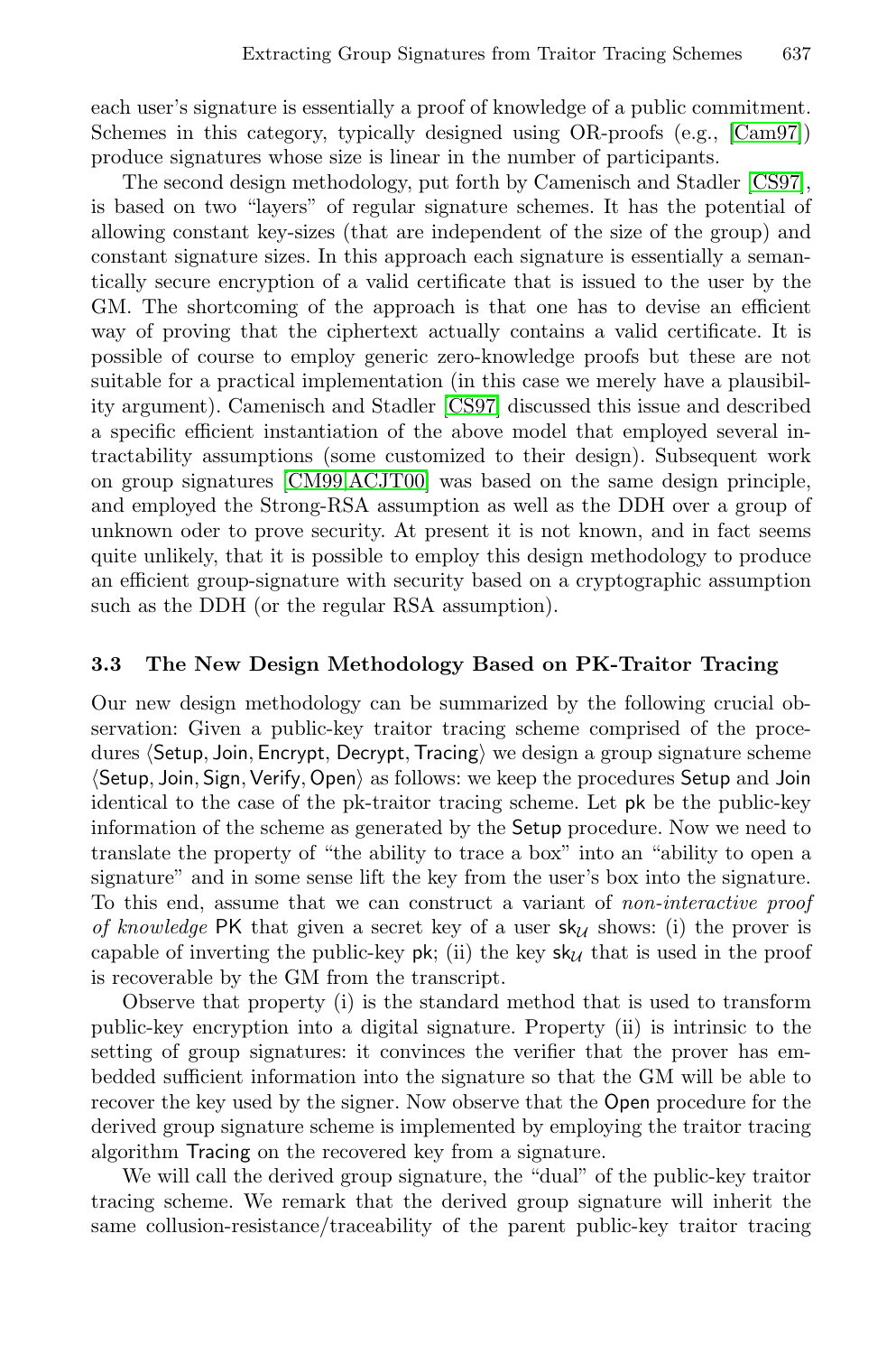<span id="page-8-0"></span>scheme, and additionally it will inherit directly properties such as revocation and suspension.

**Generality of our Approach.** Note that a proof of knowledge achieving properties (i)-(ii) above can be achieved using generic zero-knowledge proofs. As a result it is possible to obtain a correct and secure group signature according to definitions [1,](#page-4-0) [2](#page-5-0) for any given pk-traitor-tracing scheme. Due to lack of space we omit a formal description of this result which constitutes only a plausibility result. Instead, we will focus on specific pk-traitor-tracing schemes where such proofs can be achieved efficiently.

## **4 The Group Signature "Dual" of the Boneh-Franklin Scheme**

### **4.1 Preliminaries**

Assume a large multiplicative cyclic group  $\mathcal G$  of prime order over which DDH is assumed to be hard. For example  $\mathcal G$  can be the subgroup of order q of  $\mathbf Z_p^*$ , where  $q | p - 1$  and p, q are large primes. In the following q will denote a generator of G. Note that arithmetic in the exponents is performed in the finite field  $\mathbf{Z}_q$ .

### **4.2 Discrete-Log Representations**

Let  $h_0, h_1, \ldots, h_v$  be random elements of G so that  $h_j := g^{r_j}$  for  $j = 0, \ldots, v$ . For a certain element  $y := g^b$  of G a representation of y with respect to the base  $h_0, \ldots, h_v$  is a  $(v+1)$ -vector  $\boldsymbol{\delta} := \langle \delta_0, \ldots, \delta_v \rangle$  such that  $y = h_0^{r_0} \ldots h_v^{r_v}$ , or equivalently  $\delta \cdot r = b$  where  $\cdot$  denotes the inner product between two vectors. It is easy to see that obtaining representations of a given y w.r.t. some base  $h_0, \ldots, h_v$ is as hard as the discrete-log problem over G. Furthermore, it was shown in [\[BF99\]](#page-15-0) that if some adversary is given  $m$  representations of some  $y$  with respect to some base, with  $m < v$  then any additional representation that can be obtained has to be a "convex combination" of the given representations (a convex combination of the vectors  $\boldsymbol{\delta}_1, \dots \boldsymbol{\delta}_m$  is a vector  $\sum_{\ell=1}^m \mu_\ell \boldsymbol{\delta}_\ell$  with  $\sum_{\ell=1}^m \mu_\ell = 1$ :

**Proposition 1.** *[\[BF99\]](#page-15-0) if there is an algorithm that given*  $y, h_0, \ldots, h_v$  *and*  $m <$ *v representations of y denoted by*  $\delta_1, \ldots, \delta_m$ , *it computes a representation of y that is not a convex combination of*  $\delta_1$ ,...  $\delta_m$  *then the discrete-log problem over* G *is solvable.*

### **4.3 Description of the PK-Traitor Tracing Scheme of [\[BF99\]](#page-15-0)**

In the [\[BF99\]](#page-15-0) public-key traitor tracing scheme each user obtains a carefully designed discrete-log representation that can be used for decryption. Any bounded coalition of malicious users (traitors) can only produce alternative keys (discretelog representations) that have a specific structure (according to proposition 1); further, given the initial design of user keys it is actually possible to recover the identities of the traitors, as long as they form coalitions of size at most  $v/2$ .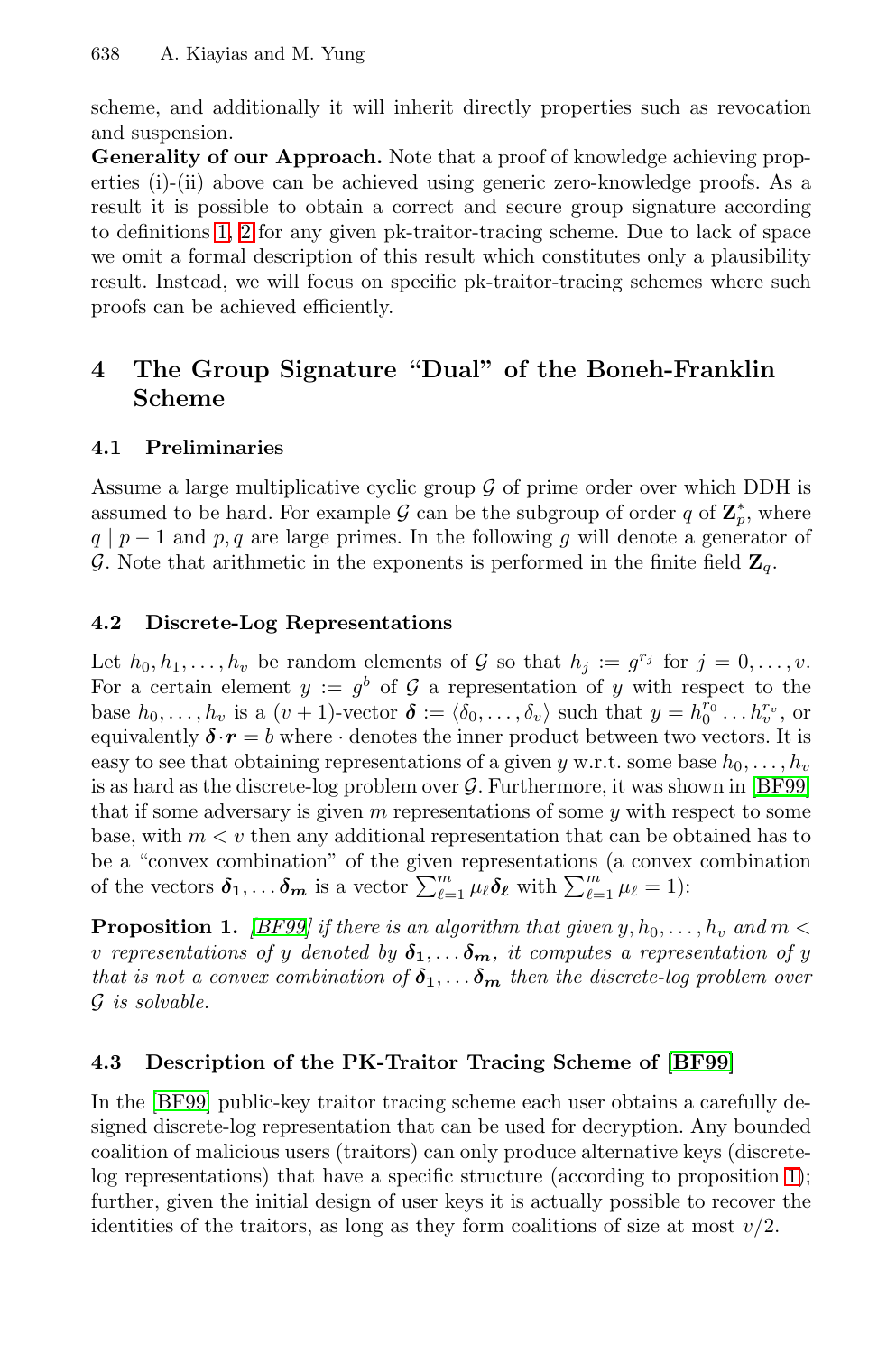#### <span id="page-9-0"></span>**4.4 Proof of Knowledge of a Recoverable Discrete-Log Representation**

At the heart of the transformation of a pk-traitor tracing scheme into its "dual" group signature is a proof of knowledge that allows a user to show in zeroknowledge that he is capable of inverting the public-key of the traitor tracing scheme, and at the same time this proof includes sufficient information to reveal the user-key during the opening procedure. In the case of the Boneh-Franklin scheme the required tool is a *proof of knowledge of a recoverable discrete-log representation*. A proof of knowledge of a recoverable representation convinces the verifier that the prover possesses a discrete-log representation, but in addition it shows that the GM can *recover* such representation if necessary.

We remark that the opening of a signature can be separated from the GM if desired and can even become a distributed task to allow for robustness and security against some malicious authorities. In our exposition below let  $enc : \mathcal{R} \times \mathcal{P} \to \mathcal{D}$  be a public probabilistic encryption function, with R the randomness space, and  $\mathcal{P}$  the plaintext space; note that we assume that  $\mathbf{Z}_q$  can be embedded into  $P$ ; enc can be initialized by the GM or a designated set of "audit" authorities that will be responsible for opening signatures. Let us denote the decryption function by *dec*; note that decryption should be robust (i.e., done with a proof of correctness). The encryption function can be any semantically secure scheme, e.g., ElGamal encryption (which is semantically secure under the DDH assumption).

The proof of knowledge of a recoverable discrete-log representation is presented in figure [2.](#page-10-0) This proof of knowledge is a generalization of proof techniques employed by [\[YY99](#page-18-0)[,CD00,](#page-15-0)[YY01\]](#page-18-0).

**Theorem 1.** *The 3-round proof of knowledge presented in figure [2](#page-10-0) satisfies (i) completeness, (ii) soundness with cheating probability* 2−<sup>l</sup> *, (iii) honest verifier zero knowledge, provided that the encryption function* enc *is semantically secure.*

Using the Fiat-Shamir Heuristics [\[FS87\]](#page-16-0), we can turn the proof of knowledge of figure [2](#page-10-0) into a signature: the challenge c computed as  $\mathcal{H}(m||a_1|| \dots ||a_l||C_{1,0}^{(0)}||$  $C_{1,0}^{(1)}\vert \vert \ldots C_{l,v}^{(0)}\vert \vert C_{l,v}^{(1)}$  where m is the message. When the challenge is defined as above, the tuple  $\langle \{a_i\}_i, \{C_{i,j}^{(b)}\}_{b,i,j}, c, \{\langle s_{i,j}, \rho_{i,j}\rangle\}_{i,j} \rangle$  will be denoted as  $\text{SIG}^{enc}(\delta_0,$  $\ldots, \delta_v : h_0^{\delta_0} \ldots h_v^{\delta_v} = y(m).$ 

**Recovering a Representation.** It is easy to see that a signature  $\text{SIG}^{enc}(\delta_0, \delta_0)$  $\ldots, \delta_v : h_0^{\delta_0} \ldots h_v^{\delta_v} = y(m)$  yields a representation  $\boldsymbol{\delta} := \langle \delta_0, \ldots, \delta_v \rangle$  to the entity who is capable of inverting *enc*. Indeed, recovering can be done by finding an  $i \in \{1, \ldots, l\}$ , such that the vector

$$
\left
$$

is a representation of y w.r.t. the base  $h_0, \ldots, h_v$ . For a valid proof such an i will exist with probability  $1 - 2^{-l}$ . Finally it is easy to see that,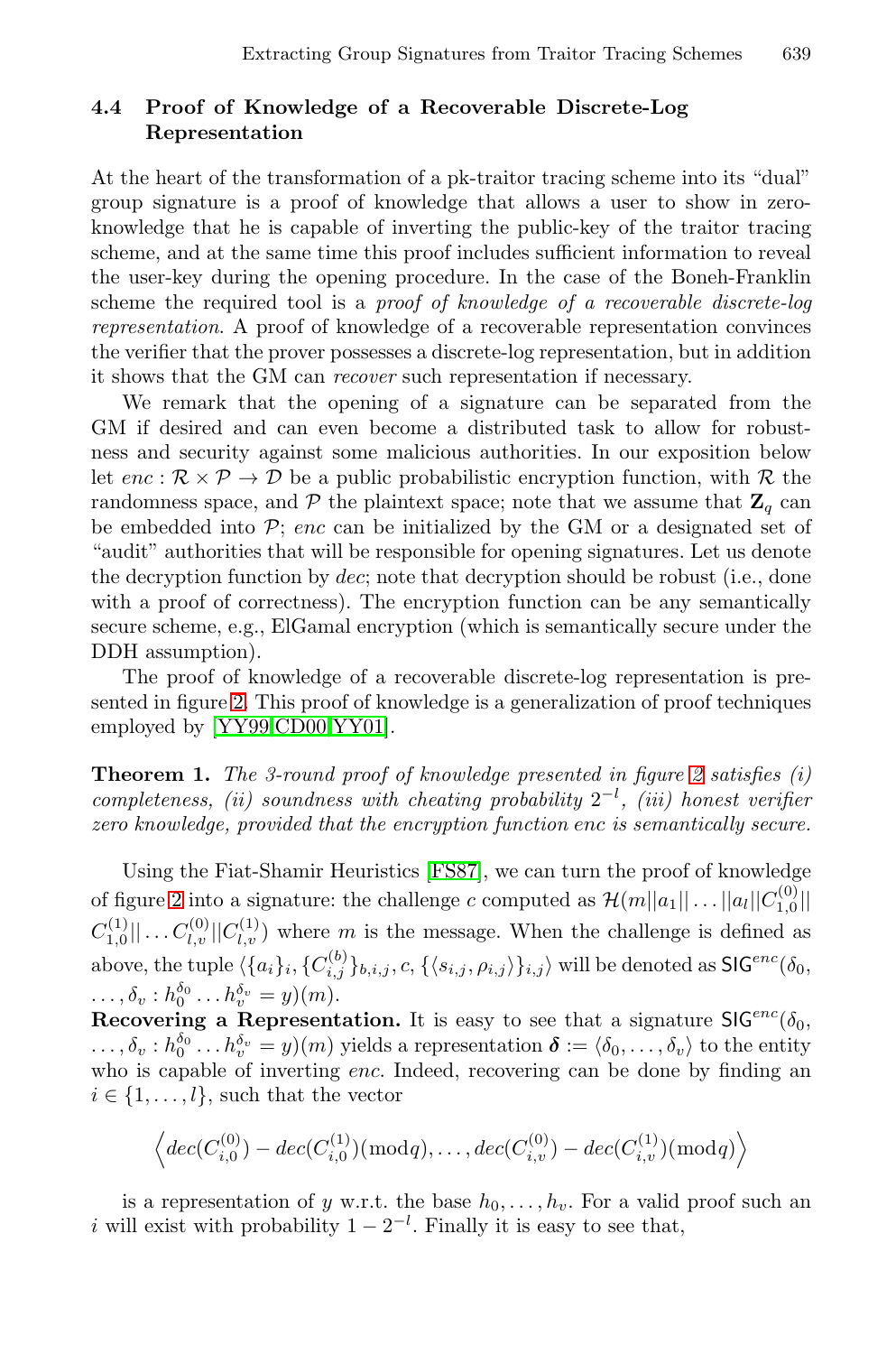<span id="page-10-0"></span>

| Prover                                                                                                                                   |                             | Verifier                                                                                                                           |
|------------------------------------------------------------------------------------------------------------------------------------------|-----------------------------|------------------------------------------------------------------------------------------------------------------------------------|
| $\boldsymbol{\delta} := \langle \delta_0, \ldots, \delta_v \rangle$                                                                      |                             |                                                                                                                                    |
| for $i=1,\ldots,l$                                                                                                                       |                             |                                                                                                                                    |
| $r_{i,0}, r_{i,1}, \ldots, r_{i,v} \in_R \mathbf{Z}_q$                                                                                   |                             |                                                                                                                                    |
| $a_i := h_0^{r_{i,0}} \dots h_v^{r_{i,v}}$                                                                                               |                             |                                                                                                                                    |
| $\langle \rho_{i,0}^{(0)} \rho_{i,0}^{(1)} \rangle, \ldots, \langle \rho_{i,v}^{(0)} \rho_{i,v}^{(1)} \rangle \in_R \mathcal{R}^2$       |                             |                                                                                                                                    |
| $C_{i,i}^{(0)} := \text{enc}(\rho_{i,j}^{(0)}, r_{i,j})$ for $j \in \{0, \ldots, v\}$                                                    |                             |                                                                                                                                    |
| $\left C_{i,j}^{(1)}:=enc(\rho_{i,j}^{(1)}, r_{i,j}-\delta_j) \right $ for $j \in \{0,\ldots,v\}$ $\{a_i\}_i, \{C_{i,j}^{(b)}\}_{b,i,j}$ | $\frac{\longrightarrow}{c}$ |                                                                                                                                    |
| let $c[i]$ be the <i>i</i> -th bit of c                                                                                                  |                             | $c \in_R \{0,1\}^l$                                                                                                                |
| for $i = 1, , l, j = 0, , v$                                                                                                             |                             |                                                                                                                                    |
| $s_{i,j} := r_{i,j} - c[i]\delta_j \pmod{q}$                                                                                             |                             |                                                                                                                                    |
|                                                                                                                                          |                             | $\rho_{i,j} := \rho_{i,j}^{(c[i])} \xrightarrow{\{\langle s_{i,j}, \rho_{i,j}\rangle\}_{i,j}} \text{Verify for } i = 1,\ldots, l,$ |
|                                                                                                                                          |                             | $i=0,\ldots,v$                                                                                                                     |
|                                                                                                                                          |                             | $enc(\rho_{i,j}, s_{i,j}) \stackrel{?}{=} C_{i,j}^{(c[i])}$                                                                        |
|                                                                                                                                          |                             | $h_0^{s_{i,0}}\ldots h_v^{s_{i,v}}\stackrel{?}{=} a_i/y^{c[i]}$                                                                    |

**Fig. 2.** Proving the knowledge of a representation  $\delta$  of y w.r.t.  $h_0, \ldots, h_v$  and at the same time the fact that  $\delta$  is recoverable by anyone who can invert enc.

**Proposition 2.** The signature  $\text{SIG}^{enc}(\delta_0, \ldots, \delta_v : h_0^{\delta_0} \ldots h_v^{\delta_v} = y)(m)$ , has *length*  $\mathcal{O}(lv)$  *ciphertexts of enc*  $(l = w^{\epsilon}, \text{ where } w := \log \#G)$ *.* 

Using the signature  $\mathsf{SIG}^{enc}$ , as we will see, it is possible to design a group signature scheme (and then the security will be based on the random oracle model). If the proof of knowledge is treated as an interactive protocol then using the same methodology we present for group signatures one can design a secure identity escrow scheme [\[KP98\]](#page-17-0) (and then security does not require the employment of a random oracle); we omit details.

#### **4.5 The "Dual" Group Signature Scheme**

The Setup and Join procedures are identical to the ones used in the Boneh-Franklin scheme [\[BF99\]](#page-15-0). Additionally the GM (or the set of designated authorities) publish the encryption function enc, as specified in section [4.4.](#page-9-0)

- **–** Sign. Given a message M, a user that possesses a representation  $\langle \delta_1, \ldots, \delta_{2k} \rangle$  of y w.r.t.  $h_1, \ldots, h_{2k}$ , publishes the signature  $\mathsf{SIG}^{enc}(\delta_1, \ldots, \delta_{2k} : h_1^{\delta_1} \ldots h_{2k}^{\delta_{2k}})$  $=y(M).$
- **–** Verify. Given a signature  $\text{SIG}^{enc}(\delta_1, \ldots, \delta_{2k} : h_1^{\delta_1} \ldots h_{2k}^{\delta_{2k}} = y)(M)$  it can be verified as described in figure 2 using the public-key  $y, h_1, \ldots, h_{2k}$  and the public encryption function enc.
- **–** Open. GM recovers the discrete-log representation of a signature SIGenc  $(\delta_1, \ldots, \delta_{2k} : h_1^{\delta_1} \ldots h_{2k}^{\delta_{2k}} = y)(M)$  as described in section [4.4.](#page-9-0) Subsequently, it employs the traitor tracing algorithm of [\[BF99\]](#page-15-0) to recover the identities of the users that collaborated in the construction of the signature.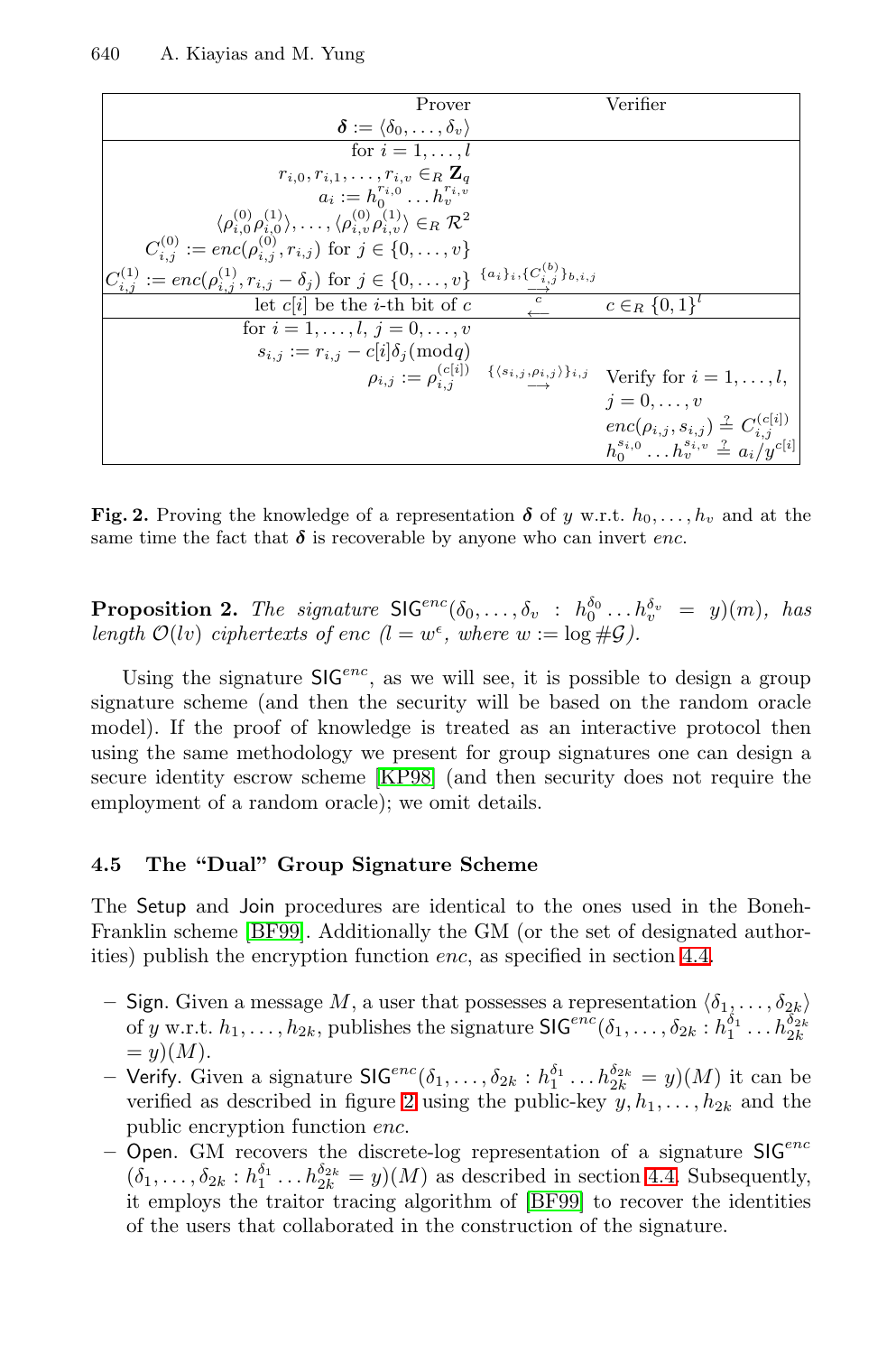<span id="page-11-0"></span>The correctness of the group signature scheme (as in definition [1\)](#page-4-0) follows easily from the description above.

**Parameters.** The group signature scheme uses the following parameters: the parameter  $k$  which is the maximum traitor collusion size, the parameter  $l$  which is a security parameter that relates to the probability of producing a fraudulent group signature that passes the verification step (the cheating probability is  $2^{-l}$ ), and finally the parameter  $n$  which is the number of users. It is immediate from proposition [2](#page-9-0) that the size of a signature is  $\mathcal{O}(kl)$  ciphertexts/ group elements (there is no direct dependency on  $n$ ).

**Efficiency.** Observe that the size of the public-key of the system is  $\mathcal{O}(k)$ , the size of a signature is  $\mathcal{O}(kl)$ , and the size of each user key is  $\mathcal{O}(1)$ . As noted above this size depends on the size of the maximal coalition (and is related to the same property in traitor tracing schemes); the scheme in [\[ACJT00\]](#page-15-0) has constant size  $\mathcal{O}(1)$  independent of the size of the coalition.

**Security.** Based on the properties of the proof of knowledge of figure [2](#page-10-0) one can show the following:

**Theorem 2.** *Assuming the DDH, and that the underlying encryption function* enc *is semantically secure, the "dual" group signature of the [\[BF99\]](#page-15-0)*-scheme is *unforgeable and satisfies anonymity/ unlinkability (as in definition [2\)](#page-5-0) in the random oracle model.*

**Coalition-Resistance/Traceability.** The coalition-resistance and traceability of our group signature relies on on proposition [1](#page-8-0) and the recoverability properties of the signature proof of knowledge of figure [2.](#page-10-0)

First, proposition [1](#page-8-0) suggests that under the assumption that the discretelogarithm problem is hard, the discrete-log representations that can be obtained by an adversary controlling a number of users up to  $k$ , is only vector convex combinations of the users' discrete-log representations.

Second, the recoverability properties of the signature proof of knowledge of figure [2](#page-10-0) suggest that every signature will reveal to the GM some representation that was used in the generation of the signature.

By combining these two facts we argue that any set of up to  $k$  malicious users that attempt to conceal their identity collectively by avoiding the use of their assigned representation(s), can only use convex combinations of the representations that are available to them. But in this case it is possible to recover *all* their identities by running the traitor tracing procedure of Boneh and Franklin [\[BF99\]](#page-15-0).

### **4.6 Adding Exculpability**

Exculpability (against the group manager) suggests that the GM cannot frame an innocent user, blaming him of signing a message he did not sign. In this case, during the Join protocol the GM does not get to know the whole secret-key  $sk_{\mathcal{U}}$  of the user which is generated in a joint manner. Instead, it obtains some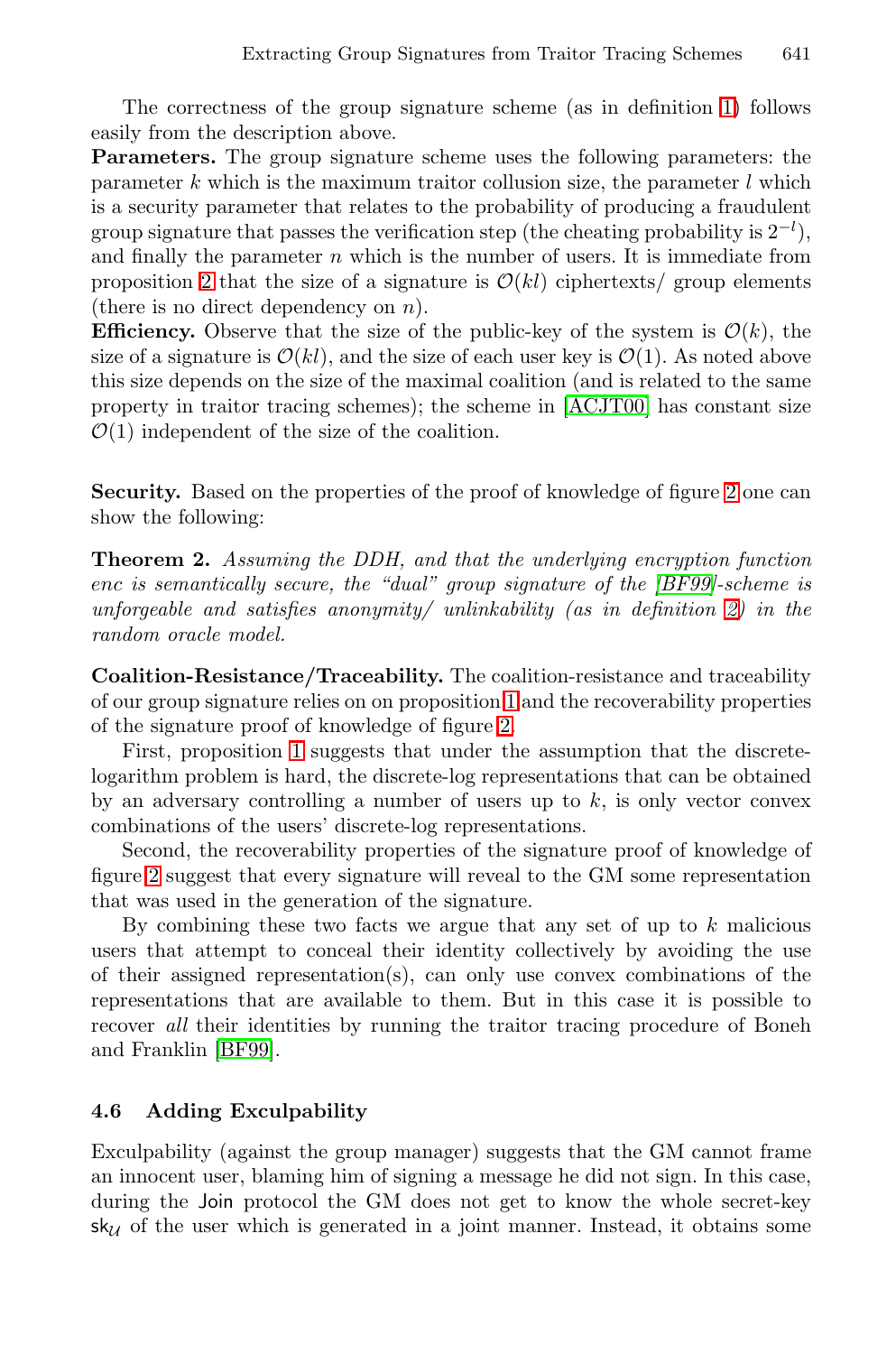commitment to this key  $com_{\mathcal{U}}$  which is signed by the user with some independent digital signature mechanism. Observe that in this case the Opening procedure produces  $com_{\mathcal{U}}$  as an output (which allows the GM to implicate the signing user presenting a non-repudiable evidence). In the context of the formal security model, we have:

**Definition 3. Exculpability***: Let* M *be a p.p.t. TM that is allowed to initialize the group signature scheme by running the* Setup *procedure (possibly modified), and then execute the* Join *protocol for a user* U *(also possibly modified). Then,* M *is allowed to submit messages of the form* M *and obtain the corresponding*  $signature$   $Sign_{\lambda}(M)$  *in an adaptive manner. We say that the group signature* scheme satisfies "online" exculpability if the distribution of signatures  $\langle M, s \rangle \leftarrow$ M *and the distribution of signatures for any valid user are* distinguishable *given a witness that is in the possession of the user. On the other hand, a group signature scheme satisfies "offline" exculpability if the probability that* M *outputs a tuple*  $\langle M, s \rangle$  *with the property* Verify $(M, \text{pk}, s) = \text{true}$  *and*  $\text{Open}(\text{sk}, s) = \text{com}_U$ *is negligible in* w*.*

Interestingly, constructing group signatures from "asymmetric" pk-traitortracing schemes does not preserve exculpability ("asymmetry" is the "dual" property of expulpability in the context of traitor tracing schemes, see e.g., [\[Pfi96\]](#page-17-0)). Indeed, as dictated by the design methodology, opening a signature in the derived scheme will reveal the key (which is essential for employing the tracing algorithm to satisfy coalition-resistance/traceability), and therefore will allow the GM to frame a user if it is malicious (even if the traitor tracing scheme used as a basis is asymmetric).

Nevertheless, it is possible to achieve exculpability by using the modular strategy explained below. Note that the [\[BF99\]](#page-15-0)-scheme is not asymmetric and as a result it cannot be employed for exculpability. However, there exist asymmetric public-key traitor tracing schemes based on discrete-log representations which can be turned into group signatures in the exact way as the [\[BF99\]](#page-15-0)-scheme, using proofs of recoverable representations. The only presently known such scheme is the scheme of [\[KY02a\]](#page-17-0) which we will now employ. Exculpability can be achieved as follows: the GM will initialize two instantiations of the traitor tracing scheme above, and each user will join both. Signing will be performed by issuing two signatures, the first one using the first scheme is based on a proof of a recoverable representation (as in figure [2\)](#page-10-0), and the second one using the second scheme is based on a standard proof of knowledge of a discrete-log representation (that is non-recoverable). Now observe that GM never learns the key of the second scheme. Thus, any signature that a malicious GM can generate is distinguishable from true valid signatures of a certain user given the secret-key of the user for the second instantiation. This corresponds to online exculpability: the user can always deny his participation in a certain signature based on the second component. We remark that previous schemes, e.g., [\[ACJT00\]](#page-15-0), achieved offline exculpability.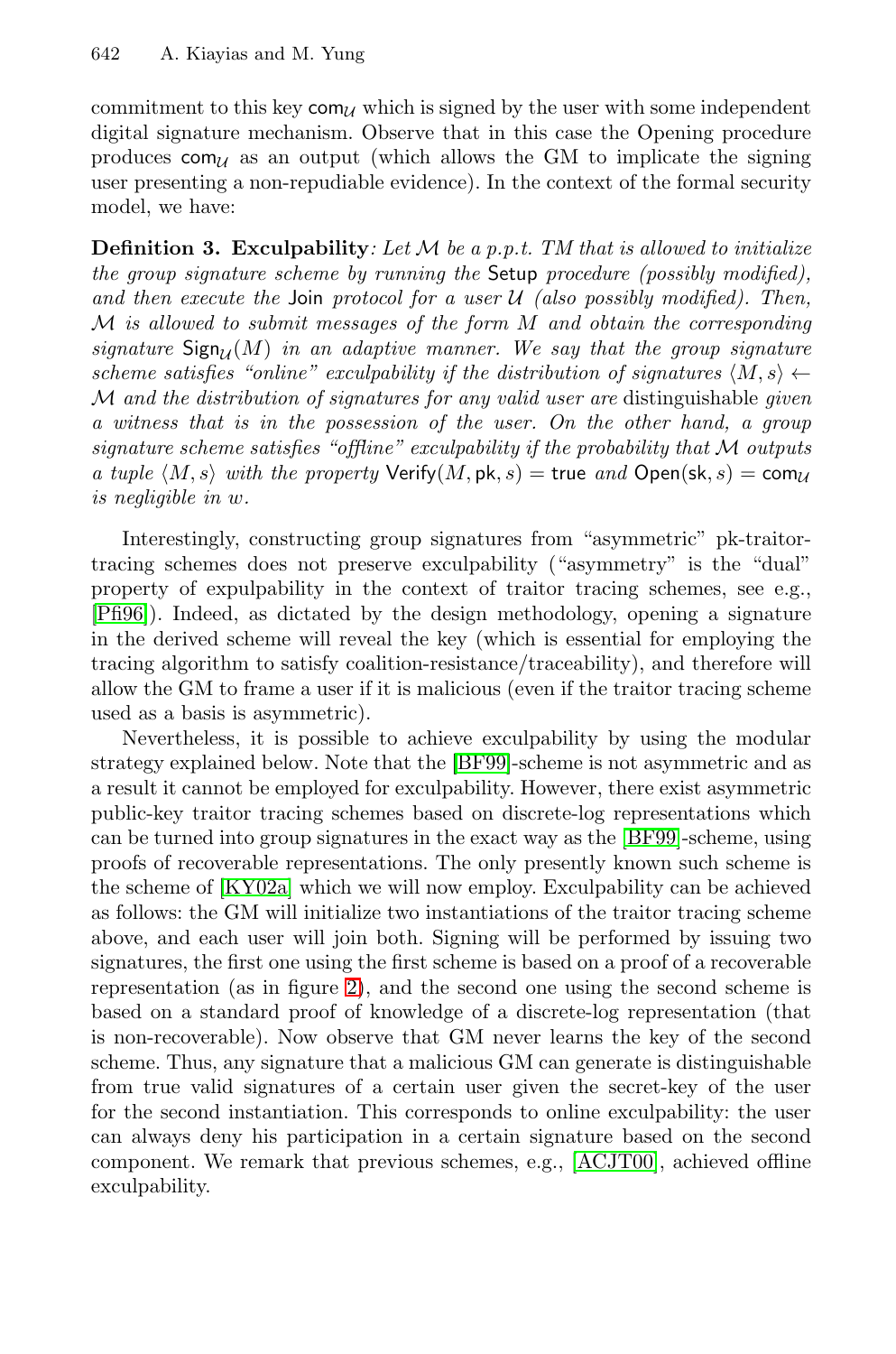## **5 Methodology # 2: Group Signatures Based on Traceability Codes**

In this section we present a generic transformation from any group signature scheme with linear (in the user population) signature and public-key size to a group signature scheme with only logarithmic such dependencies on the user population size (the scheme will depend on other parameters as well). The construction relies on traceability codes, the fundamental combinatorial construct which was invented by Chor, Fiat and Naor [\[CFN94\]](#page-16-0) to introduce traitor tracing schemes and was later formalized by Staddon et al. [\[SSW00\]](#page-17-0).

#### **5.1 Traceability Codes**

We start with some notational conventions about strings over some alphabet Σ. The j-th symbol of a string s over Σ will be denoted by  $s[j]$ ; it follows that if  $|s| = l$ ,  $s = s[1] \dots |s[l]$  and that  $s[j] \in \Sigma$  for all  $j = 1, \dots, l$ . If  $I =$  $\{i_1,\ldots,i_k\}\subseteq\{1,\ldots,l\}$  then given a string s of length  $l, s|_I := s[i_1]||s[i_2]||\ldots$  $||s[i_k]$ . Given  $s, s' \in \Sigma^l$  define  $EQ(s, s') := \{i \mid s[i] = s'[i]\}$ . An  $\langle r, l \rangle_q$ -code over an alphabet  $\Sigma$  with  $|\Sigma| = q$ , is a set of strings  $\mathcal{C} = \{s_1, \ldots, s_r\} \subseteq \Sigma^l$ . Given a code C, and some subset  $C \subseteq \mathcal{C}$ , the descendant set  $\text{desc}(C)$  of the subset  $C := \{s_{i_1}, \ldots, s_{i_k}\}\$ is the set of strings  $\{s \in \Sigma^l \mid s[j] \in \{s_{i_1}[j], \ldots, s_{i_k}[j]\}\$  j =  $1, \ldots, l$ . A traceability (TA)  $\langle n, L \rangle_q$ -code C for collusions up to k satisfies the following "traceability" property: for all  $x \in \text{desc}(C)$  where  $C \subseteq \mathcal{C}$  with  $|C| \leq k$ it holds that  $\exists y \in C \ \forall z \in (C - C) \ |EQ(x, y)| > |EQ(x, z)|$ . Observe that due to the traceability property, given  $x \in \text{desc}(C)$  one can recover an element of C as follows (as long as  $|C| \leq k$ ): for all  $y \in C$  one computes  $|EQ(x, y)|$  and pronounces the string y with maximum  $|EQ(x, y)|$  to be an element of C.

Traceability codes can be constructed using a probabilistic argument, as in [\[CFN94\]](#page-16-0), or using a concrete construction based on error-correcting codes with large minimum distance, [\[SSW00\]](#page-17-0).

The probabilistic construction of [\[CFN94\]](#page-16-0) yields a traceability code over an alphabet size of  $2k^2$  that has length  $\mathcal{O}(k^2 \log n)$ . The concrete constructions of [\[SSW00,SSW01\]](#page-17-0) are slightly worse in terms of efficiency, but offer superior traceability both in terms of efficiency (the tracing algorithm is not required to take time proportional to  $|\mathcal{C}|$ , and effectiveness (given an  $x \in \text{desc}(C)$  more than one members of C can be identified).

#### **5.2 The Generic Transformation**

Let  $G := \langle$  Setup, Join, Sign, Verify, Open $\rangle$  be a group signature with signature and public-key size linear in the size of the group and user-key constant (e.g., [\[Cam97\]](#page-15-0)) that satisfies the security properties of definition [2.](#page-5-0) Below we describe the derived group signature scheme:

Setup. A TA  $\langle n, v \rangle_q$ -code  $\mathcal{C} := \{s_1, \ldots, s_n\}$  for collusions up to k is constructed (as described in section 5.1). The GM runs  $v$  independent instantiations of Setup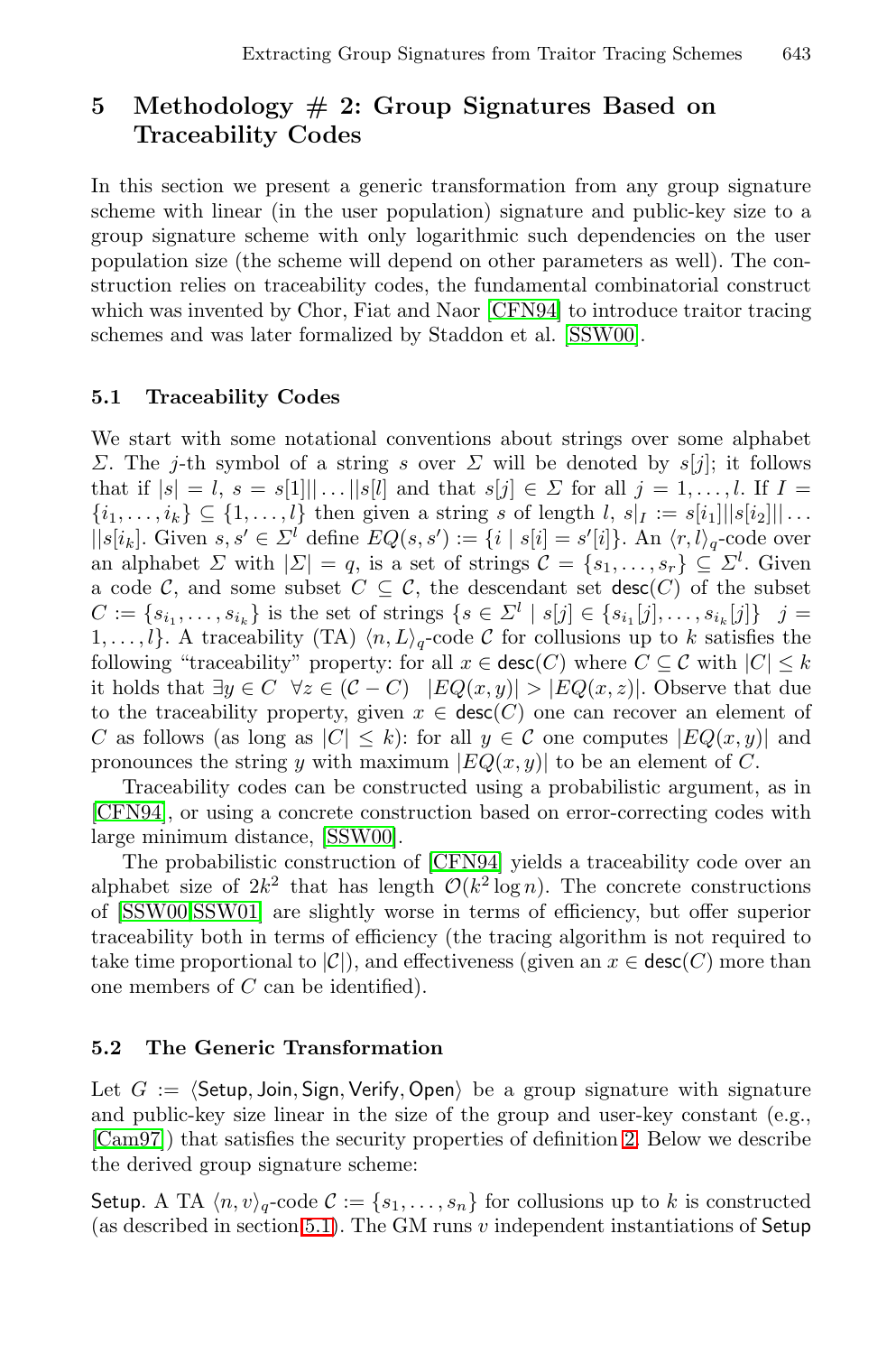to produce the public-keys  $pk_1, \ldots, pk_n$  and the corresponding secret-key information  $sk_1, \ldots, sk_v$ . Then the GM executes the Join protocol of the  $\ell$ -th instantiation of G, q times and records all keys (denoted by  $\mathsf{sk}_{\ell,j}, j = 1,\ldots,q$ ). Observe that due to the properties of  $G$ , a signature for the  $\ell$ -th instantiation of  $G$  will have length q.

Join. The *i*-th user of the system is assigned the  $s_i$  codeword from the TA code (publicly), he privately obtains from the GM the secret-keys  $sk_{\ell,s_i[\ell]}$  for  $\ell = 1,\ldots,v.$ 

Sign. The  $i$ -th user signs a message by employing the signing algorithm Sign for each one of the v instantiations of G onto its sequence of signing keys  $\langle$ sk $_{i,s_i[1]},\ldots,$ sk $_{i,s_i[v]}\rangle$ .

Verify. The verification step requires the verification of each one of the underlying signatures ( $v$  executions of the Verify procedure of  $G$ , using the corresponding public-keys  $pk_1, \ldots, pk_v$ ).

Open. Given a signature  $\langle \sigma_1,\ldots,\sigma_v\rangle,$  the GM opens each signature using Open of G and reveals the key used:  $\mathsf{sk}_{\ell,a_{\ell}}$ , where  $a_{\ell} \in \{1,\ldots,q\}, \ell = 1,\ldots,v$ . Comparing the recovered keys to the ones that were generated during  $Setup$ , the string  $a :=$  $a_1 \ldots a_v \in \{1, \ldots, q\}^v$  is formed. Observe now that due to the security properties of G, it follows easily that  $a \in \text{desc}(C)$  where C is the set of codewords assigned to the group of users that collaborated in forming the signature  $\langle \sigma_1, \ldots, \sigma_v \rangle$  (C is a singleton when users do not form malicious coalitions). Using the traceability property of  $\mathcal C$  it follows that at least one member of  $C$  can be identified.

**Theorem 3.** *The derived group signature scheme based on the secure group* signature G and a TA  $\langle n,v \rangle_q$ -code C for collusions up to k, satisfies the following *properties:*

- *1. it satisfies unforgeability.*
- *2. it satisfies anonymity/unlinkability.*
- *3. it satisfies coalition-resistance/traceability provided that at most* k *members cooperate to form a signature.*
- 4. it has signature size  $\mathcal{O}(vq)$ , public-key size  $\mathcal{O}(vq)$ , and user-key size  $\mathcal{O}(v)$ .

**Example.** Using the probabilistic construction of [\[CFN94\]](#page-16-0) in conjunction with the group signature of [\[Cam97\]](#page-15-0), one obtains a group signature with public-key and signature size  $\mathcal{O}(k^4 \log n)$ , and user-key size  $\mathcal{O}(k^2 \log n)$ , with security based on the DDH over a group of prime order.

**Adding Exculpability.** Suppose that the underlying group signature scheme also satisfies exculpability (defined in section [4.6\)](#page-11-0). Even though the resulting scheme cannot satisfy the same form of exculpability, we can achieve a threshold variant that depends on a set of servers  $S_1, \ldots, S_v$ .

The scheme is modified as follows: the GM executes the Join procedure of the  $\ell$ -instantiation of G with server  $S_{\ell}$ , q times. This step results in server  $S_{\ell}$ obtaining the signing keys  $sk_{\ell,1},\ldots, sk_{\ell,q}$ , and the GM obtaining the commitments  $\text{com}_{\ell,1},\ldots,\text{com}_{\ell,q}$ , which are signed by the GM and published. When a user wants to join the system he contacts all servers  $S_1, \ldots, S_v$  and obtains from server  $S_{\ell}$  the secret-key  $\mathsf{sk}_{\ell,s_i[\ell]}$  for  $\ell=1,\ldots,v$  (in a private manner). The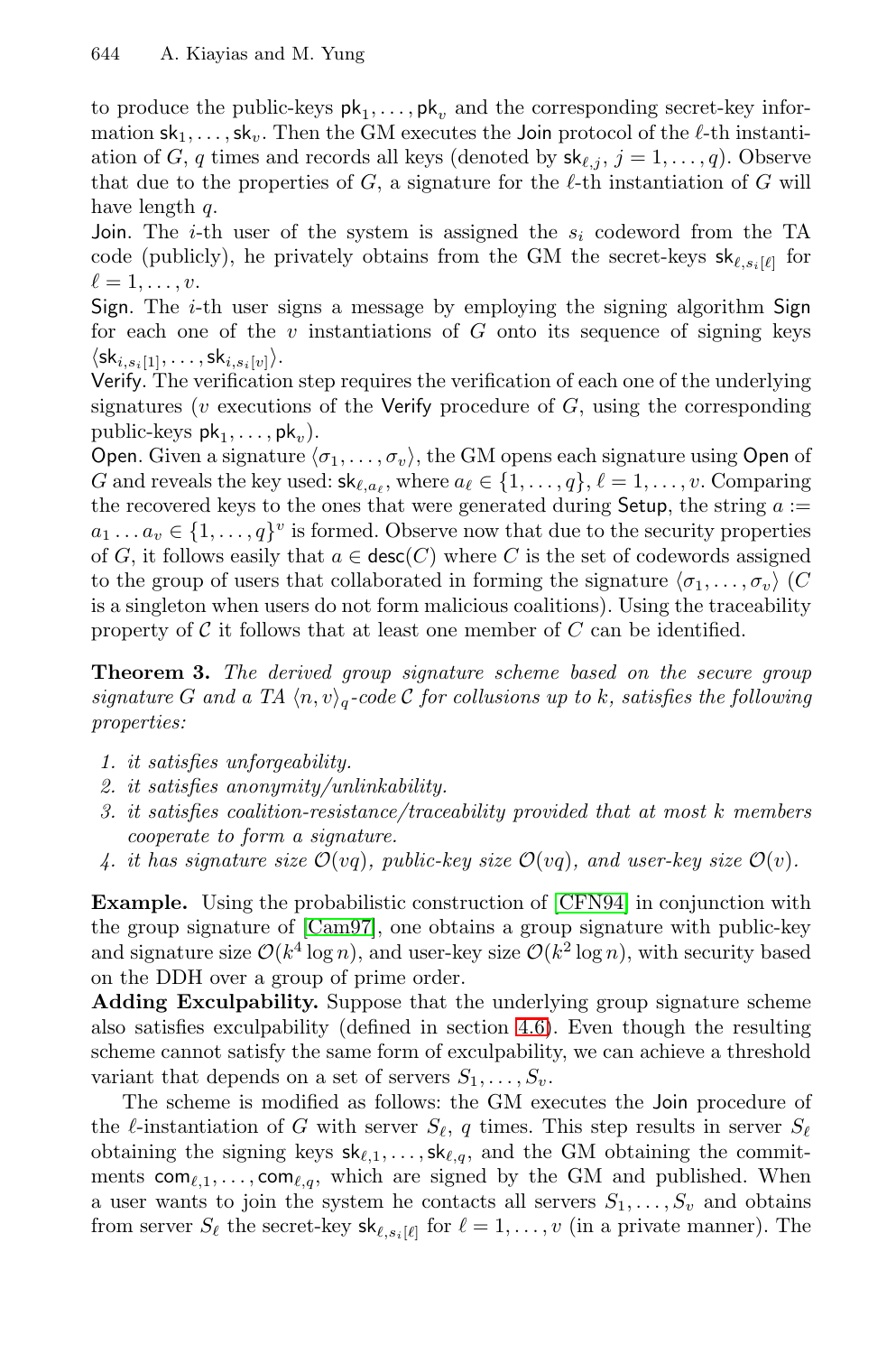<span id="page-15-0"></span>scheme is otherwise as above. One can show that exculpability will be satisfied provided that at least one of the servers  $S_1, \ldots, S_v$  does not conspire to frame a user (since one server does not conspire it is impossible for the remaining malicious entities to generate any valid signature in the scheme above).

A subtlety of the above modification for achieving exculpability is that it assumes that  $S_1, \ldots, S_v$  honestly keep the correct correspondence between the published traceability code and the keys they provide to each user. This can be relaxed in a generic fashion by assuming that each server is replicated e times and each set of servers  $S_1^j, \ldots, S_v^j$ , for  $j = 1, \ldots, e$  executes an independent instantiation of the derived scheme (for the same traceability code). This method will increase the efficiency measures of the scheme by a factor  $e$ . In this setting we only need to assume that the dishonest sets of servers are below  $e/2$ . More details will be given in the full version.

### **References**

| [ACJTO0] | Giuseppe Ateniese, Jan Camenisch, Marc Joye and Gene Tsudik, A Prac-<br>tical and Provably Secure Coalition-Resistant Group Signature Scheme, In<br>Mihir Bellare (Ed.): Advances in Cryptology – CRYPTO 2000, 20th An-                                                                                                         |
|----------|---------------------------------------------------------------------------------------------------------------------------------------------------------------------------------------------------------------------------------------------------------------------------------------------------------------------------------|
|          | nual International Cryptology Conference, Santa Barbara, CA, USA, Au-<br>gust 20–24, 2000, LNCS 1880, Springer 2000, pp. 255–270.                                                                                                                                                                                               |
| [AT99]   | Giuseppe Ateniese and Gene Tsudik, Some Open Issues and New Direc-<br>tions in Group Signatures, In Matthew K. Franklin (Ed.): Financial Cryp-<br>tography, Third International Conference, Springer LNCS Vol. 1648, pp.<br>$196 - 211.$                                                                                        |
| [BF99]   | Dan Boneh and Matthew Franklin, An Efficient Public Key Traitor Tracing<br><i>Scheme</i> , In Michael J. Wiener (Ed.): Advances in Cryptology – CRYPTO<br>'99, 19th Annual International Cryptology Conference, Santa Barbara, CA,<br>USA, August 15-19, 1999, LNCS 1666, Springer 1999, pp. 338-353.                           |
| [Cam 97] | Jan Camenisch, <i>Efficient and Generalized Group Signatures</i> , In Walter<br>Fumy (Ed.): Advances in Cryptology – EUROCRYPT '97, Konstanz, Ger-<br>many, May 11–15, 1997, LNCS 1233, Springer 1997, pp. 465–479.                                                                                                             |
| [CD00]   | Jan Camenisch and Ivan Dåmgard, Verifiable Encryption, Group Encryp-<br>tion and their Applications to Group Signatures, and Signature Sharing<br><i>Schemes</i> , In Tatsuaki Okamoto (Ed.): Advances in Cryptology - ASI-<br>ACRYPT 2000, Kyoto, Japan, December 3–7, 2000, LNCS 1976, Springer<br>$2000$ , pp. $331-345$ .   |
| [CL01]   | Jan Camenisch and Anna Lysyanskaya, An Identity Escrow Scheme with<br><i>Appointed Verifiers</i> , In Joe Kilian (Ed.): Advances in Cryptology –<br>CRYPTO 2001, 21st Annual International Cryptology Conference, Santa<br>Barbara, CA, USA, August 19–23, 2001, LNCS 2139, Springer 2001, pp.<br>$388 - 407.$                  |
| [CM99]   | Jan Camenisch and Markus Michels, Separability and Efficiency for<br><i>Generic Group Signature Schemes,</i> In Michael J. Wiener (Ed.): Advances in<br>Cryptology – CRYPTO '99, 19th Annual International Cryptology Confer-<br>ence, Santa Barbara, CA, USA, August 15–19, 1999, LNCS 1666, Springer<br>1999, pp. $413-430$ . |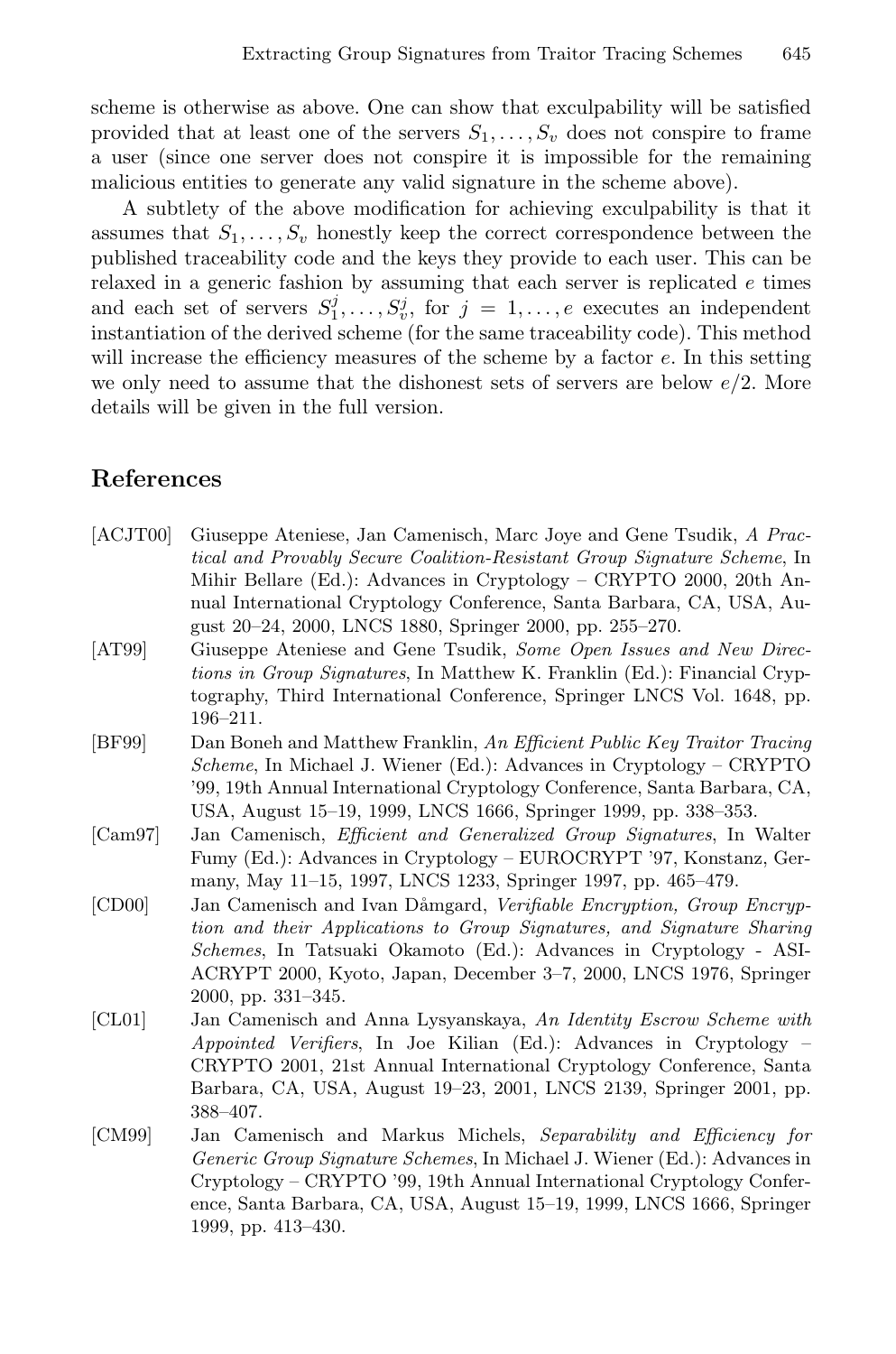- <span id="page-16-0"></span>[CS97] Jan Camenisch and Markus Stadler, Efficient Group Signature Schemes for Large Groups (Extended Abstract), In Burton S. Kaliski Jr. (Ed.): Advances in Cryptology – CRYPTO '97, 17th Annual International Cryptology Conference, Santa Barbara, CA, USA, August 17–21, 1997, LNCS 1294, Springer 1997, pp. 410–424.
- [CH91] David Chaum and Eugene van Heyst, Group Signatures, In Donald W. Davies (Ed.): Advances in Cryptology – EUROCRYPT '91, Brighton, UK, April 8–11, 1991, LNCS 547, Springer 1991, pp. 257–265.
- [CP95] Lidong Chen and Torben P. Pedersen, On the Efficiency of Group Signatures Providing Information-Theoretic Anonymity, In Louis C. Guillou, Jean-Jacques Quisquater (Eds.): Advances in Cryptology – EUROCRYPT '95, Saint-Malo, France, May 21–25, 1995, LNCS 921, Springer 1995, pp. 39–49.
- [CFN94] Benny Chor, Amos Fiat, and Moni Naor, Tracing Traitors, In Yvo Desmedt (Ed.): Advances in Cryptology – CRYPTO '94, 14th Annual International Cryptology Conference, Santa Barbara, CA, USA, August 21–25, 1994, LNCS 839, Springer 1994, pp. 257–270.
- [CFNP00] Benny Chor, Amos Fiat, Moni Naor, and Benny Pinkas, Tracing Traitors, IEEE Transactions on Information Theory, Vol. 46, no. 3, pp. 893–910, 2000.
- [DH76] Whitfield Diffie and Martin Hellman, New Directions in Cryptography, IEEE Transactions on Information Theory IT-22 (6): pp. 644–654, 1976.
- [DF02] Yevgeniy Dodis and Nelly Fazio, Public Key Broadcast Encryption for Stateless Receivers, 2002 ACM Workshop on Security and Privacy in Digital Rights Management, to appear in Springer LNCS, 2003.
- [DF03] Yevgeniy Dodis and Nelly Fazio, Public Key Trace and Revoke Scheme Secure against Adaptive Chosen Ciphertext Attack, In Yvo Desmedt (Ed.): Public Key Cryptography – PKC 2003, 6th International Workshop on Theory and Practice in Public Key Cryptography, Miami, FL, USA, January 6–8, 2003, LNCS 2567, Springer 2002, pp. 100–115.
- [FS87] Amos Fiat and Adi Shamir, How to Prove Yourself: Practical Solutions to Identification and Signature Problems, In Andrew M. Odlyzko (Ed.): Advances in Cryptology – CRYPTO '86, Santa Barbara, CA, USA, 1986, LNCS 263, Springer 1987, pp. 186–194.
- [FT99] Amos Fiat and T. Tassa, Dynamic Traitor Tracing, In Michael J. Wiener (Ed.): Advances in Cryptology – CRYPTO '99, 19th Annual International Cryptology Conference, Santa Barbara, CA, USA, August 15–19, 1999, LNCS 1666, Springer 1999, pp. 354–371.
- [GSY99] Eli Gafni, Jessica Staddon and Yiqun Lisa Yin, Efficient Methods for Integrating Traceability and Broadcast Encryption, In Michael J. Wiener (Ed.): Advances in Cryptology – CRYPTO '99, 19th Annual International Cryptology Conference, Santa Barbara, CA, USA, August 15–19, 1999, LNCS 1666, Springer 1999, pp. 372–387.
- [GSW00] Juan A. Garay, Jessica Staddon, and Avishai Wool, Long-Lived Broadcast Encryption, In Mihir Bellare (Ed.): Advances in Cryptology - CRYPTO 2000, 20th Annual International Cryptology Conference, Santa Barbara, CA, USA, August 20–24, 2000, LNCS 1880, Springer 2000, pp. 333–352.
- [KY01] Aggelos Kiayias and Moti Yung, Self Protecting Pirates and Black-Box Traitor Tracing, In Joe Kilian (Ed.): Advances in Cryptology - CRYPTO 2001, 21st Annual International Cryptology Conference, Santa Barbara, CA, USA, August 19–23, 2001, LNCS 2139 Springer 2001, pp. 63–79.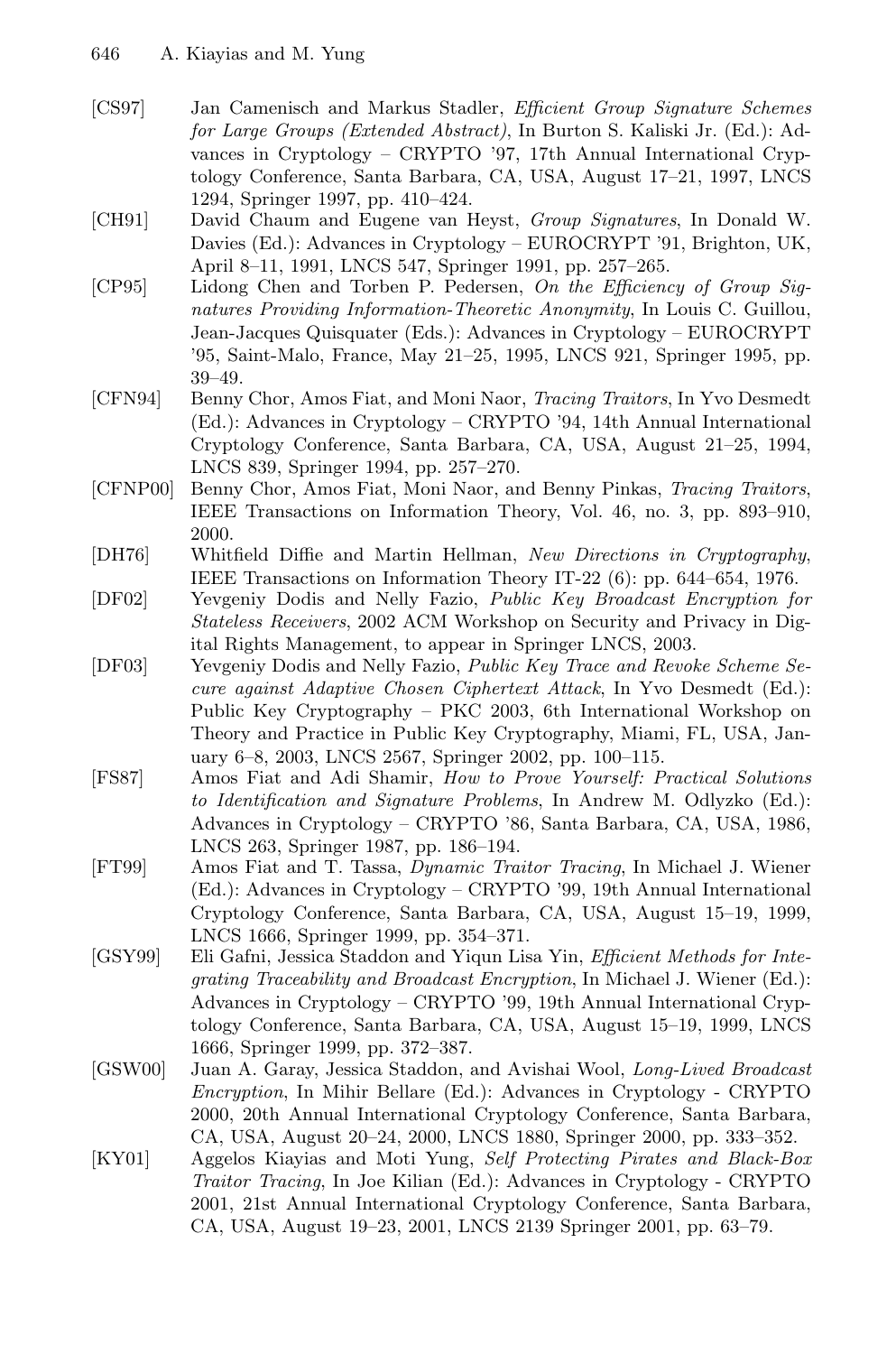- <span id="page-17-0"></span>[KY02a] Aggelos Kiayias and Moti Yung, Traitor Tracing with Constant Transmission Rate, In Lars R. Knudsen (Ed.): Advances in Cryptology - EU-ROCRYPT 2002, Amsterdam, The Netherlands, April 28 – May 2, 2002, LNCS 2332, Springer 2002, pp. 450–465.
- [KY02b] Aggelos Kiayias and Moti Yung, Breaking and Repairing Asymmetric Public-Key Traitor Tracing, 2002 ACM Workshop on Digital Rights Management, to appear in Springer LNCS, 2003.
- [KP98] Joe Kilian and Erez Petrank, Identity Escrow, In Hugo Krawczyk (Ed.): Advances in Cryptology – CRYPTO '98, 18th Annual International Cryptology Conference, Santa Barbara, CA, USA, August 23-27, 1998, LNCS 1462, Springer 1998, pp. 169–185.
- [KD98] K. Kurosawa and Y. Desmedt, *Optimum Traitor Tracing and Asymmetric* Schemes, In Kaisa Nyberg (Ed.): Advances in Cryptology – EUROCRYPT '98, Espoo, Finland, May 31 – June 4, 1998, LNCS 1403, Springer 1998, pp. 145–157.
- [NNL01] Dalit Naor, Moni Naor and Jeffrey B. Lotspiech Revocation and Tracing Schemes for Stateless Receivers, In Joe Kilian (Ed.): Advances in Cryptology - CRYPTO 2001, 21st Annual International Cryptology Conference, Santa Barbara, CA, USA, August 19–23, 2001, LNCS 2139 Springer 2001, pp. 41–62.
- [NP98] Moni Naor and Benny Pinkas, Threshold Traitor Tracing, In Hugo Krawczyk (Ed.): Advances in Cryptology - CRYPTO '98, 18th Annual International Cryptology Conference, Santa Barbara, CA, USA, August 23–27, 1998, LNCS 1462, Springer 1998, pp. 502–517.
- [NP00] Moni Naor and Benny Pinkas, Efficient Trace and Revoke Schemes , In Yair Frankel (Ed.): Financial Cryptography, 4th International Conference, Anguilla, British West Indies, February 20–24, 2000, LNCS 1962, Springer 2001, pp. 1–20.
- [Pet97] Holger Petersen, How to Convert any Digital Signature Scheme into a Group Signature Scheme, In Bruce Christianson, Bruno Crispo, T. Mark A. Lomas, Michael Roe (Eds.): Security Protocols, 5th International Workshop, Paris, France, April 7–9, 1997, LNCS 1361, Springer 1998, pp. 177– 190.
- [Pfi96] Birgit Pfitzmann, Trials of Traced Traitors, In Ross J. Anderson (Ed.): Information Hiding, First International Workshop, Cambridge, U.K., May 30 – June 1, 1996, LNCS 1174, Springer 1996, pp. 49–64.
- [SW00] Reihaneh Safavi-Naini and Yejing Wang, Sequential Traitor Tracing, In Mihir Bellare (Ed.): Advances in Cryptology – CRYPTO 2000, 20th Annual International Cryptology Conference, Santa Barbara, CA, USA, August 20–24, 2000, LNCS 1880, Springer 2000, pp. 316–332.
- [SSW01] Alice Silverberg, Jessica Staddon and Judy L. Walker, Efficient Traitor Tracing Algorithms Using List Decoding, In Colin Boyd (Ed.): Advances in Cryptology – ASIACRYPT 2001, Springer LNCS 2248, pp. 175–192.
- [SSW00] Jessica N. Staddon, Douglas R. Stinson and Ruizhong Wei, Combinatorial Properties of Frameproof and Traceability Codes, Cryptology ePrint 2000/004.
- [SW98a] Douglas R. Stinson and Ruizhong Wei, Key preassigned traceability schemes for broadcast encryption, In Stafford E. Tavares, Henk Meijer (Eds.): Selected Areas in Cryptography 1998, Springer LNCS Vol. 1556, pp. 144–156.